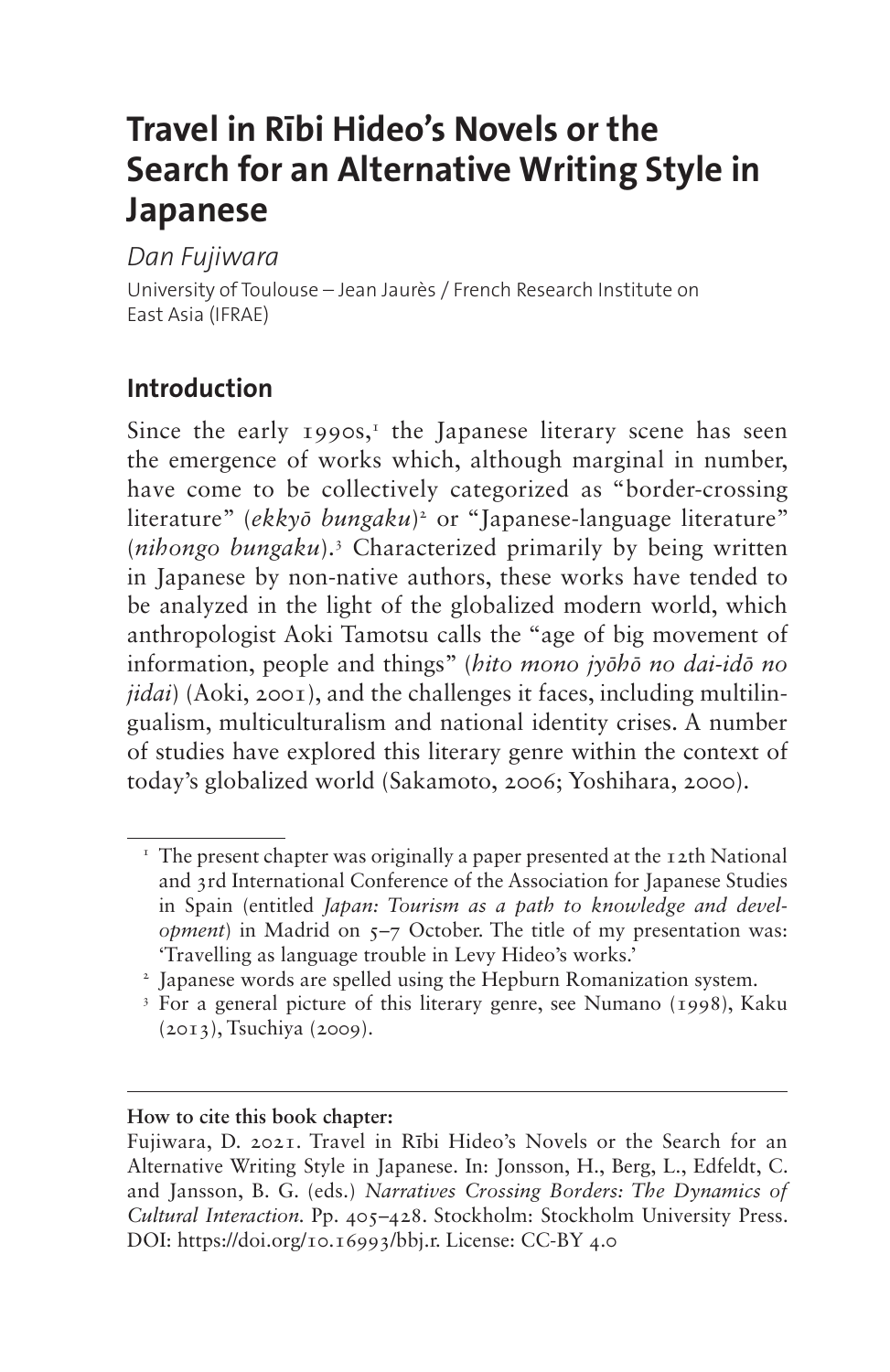Rībi Hideo (born 1950),[4](#page-1-0) whose writing style will be discussed in this chapter, is widely known as one of the most representative writers of "border-crossing literature" in Japanese, alongside authors David Zoppetti (born 1962 in Swiss), Yang Yi (born 1964 in China), Arthur Binard (born 1967 in the United States), Jeffrey Angles (born 1971 in the United States), Shirin Nezammafi (born 1979 in Iran), and Li Qinfeng (born 1989 in Taiwan). Other famous members of this group are Tawada Yōko (born 1960)<sup>[5](#page-1-1)</sup> and Mizumura Minae (born  $1951$ ),<sup>[6](#page-1-2)</sup> both writing profoundly influenced by their experience abroad and foreign language knowledge. As is clear from the exteriority or the "exophonic"[7](#page-1-3) character of these writers, one of the most important challenges of these writers is to reconsider the definition of Japanese literature, or to be more precise, its national border that even today some tend, as Komori Yōichi states, to assume as being evident when talking about Japanese literature or even simply Japanese language (Komori, 1998: 5–9).

This recent—marginal but significant—attempt at crossing the national border of Japanese literature is not an unprecedented matter. So-called "Japanese literature of Korean residents in Japan" (*Zainichi chōsenjin bungaku*)[8](#page-1-4) and "Taiwanese literature in Japanese under the Japanese Rule["9](#page-1-5) are fine examples for this. Yet "border-crossing literature in Japanese" I will discuss here is somewhat different from these postcolonial literary genres in terms of the context within which writers choose Japanese language for writing. Most of today's border-crossing writers in Japanese use this language for personal—or even esthetic—reason, rather

<span id="page-1-0"></span><sup>4</sup> The author's real name is Ian Hideo Levy but in the Japanese public space (publications, talks), he systematically calls himself "Rībi Hideo," using the Iapanese writing system:  $\mathcal{Y} - \mathcal{C} \neq \mathcal{M}$ .

<span id="page-1-1"></span><sup>&</sup>lt;sup>5</sup> She is living in Germany from the beginning of the 1980s and writes both in Japanese, her mother tongue, and German, her adopted language.

<span id="page-1-2"></span><sup>6</sup> She grew up in the United States from the middle of the 1960s to the 1980s and her conception of literature is deeply inspired by modern Japanese literature, especially from the Meiji era (1868–1912).

<span id="page-1-3"></span><sup>7</sup> In the words of Tawada (2003).

<span id="page-1-4"></span><sup>8</sup> For more details and a larger perspective about this genre, see Kawamura  $(1999)$ .

<span id="page-1-5"></span><sup>9</sup> For more details and a larger perspective about this genre, see Tarumi (1995) and Kleeman (2003).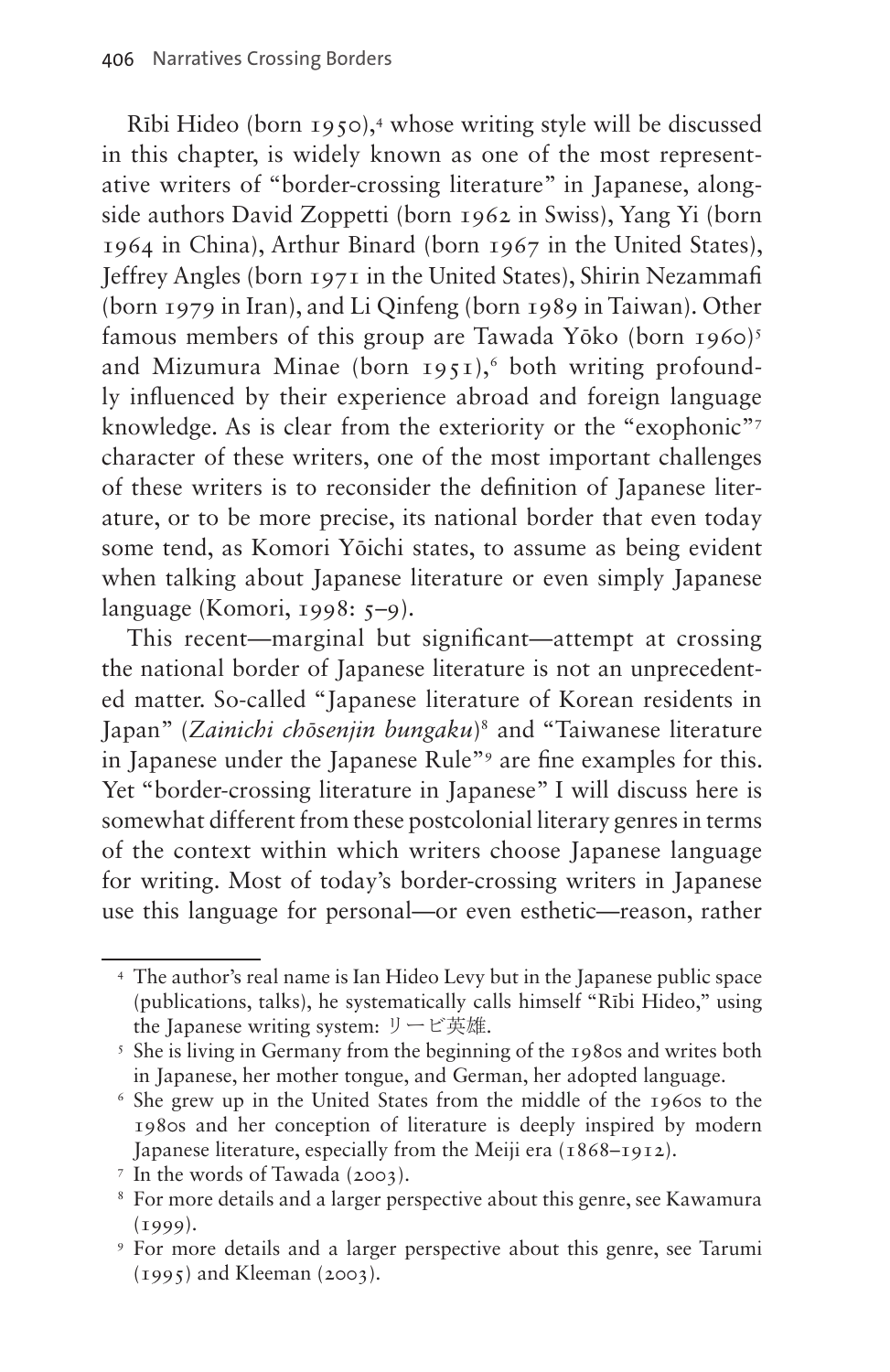than for socio-political one originated in Japanese colonization in East Asia during World War II. Certainly, Rībi's biography, in particular his childhood still reveals cold war tensions in Asia in the 1950s and 1960s. However, it is evident that for Rībi, the decision of switching from English, his mother tongue and one of the major languages in our world today, to Japanese, a minor Asian language, is largely based on his personal literary sensibility and conviction for the possibilities of his adopted language, as the author repeatedly emphasizes in his essays.[10](#page-2-0)

Indeed, Rībi's entire biography is inextricably linked to the idea of "border-crossing" (*ekkyō*), a concept he employs to characterize his own literary oeuvre (Rībi, 2007). Born in 1950 in the United States (Berkley) to a Jewish father and a Polish-American mother, Rībi spent his childhood in Taiwan, where his father started his career as a Sinologist diplomat, and Hong-Kong, after his parents' divorce in 1960. Two years later, he came back to the United States (Washington D.C.) with her mother in order to provide medical care to his mentally disabled younger brother. Following his first trip to Japan in 1964, Rībi developed a deep fascination with its nature and culture, even obtaining in 1978 a doctorate in Japanese literature from Princeton University with his Ph.D. dissertation entitled *Hitomaro and the Birth of Japanese Lyricism*. [11](#page-2-1) Thus, shortly after receiving his Ph.D., he launched an academic career at Princeton and then at Stanford. In 1981, he published an English translation of the first five volumes of Japan's first imperial poetry anthology *Man'yōshū* (*The Ten Thousand Leaves*) and won the National Book Award for Translation in the next year. However, as a regular visitor to Japan with a strong urge to live there permanently, Rībi began writing in Japanese in earnest in the mid-1980s, enthusiastically supported by the novelist Nakagami Kenji (1946–1992). Rībi's debut Japanese-language novel, *Seijōki no kikoenai heya* (*A Room Where the Star-Spangled Banner Cannot Be Heard*) (Rībi, 1992)<sup>12</sup>, was published in the

<span id="page-2-0"></span><sup>&</sup>lt;sup>10</sup> See Rībi (2010).

<span id="page-2-1"></span><sup>&</sup>lt;sup>11</sup> The dissertation was published by Princeton University Press in 1984.

<span id="page-2-2"></span><sup>&</sup>lt;sup>12</sup> This work, combined with two other short novels, was published in book format by Kōdansha and won the 14th Noma Literary New Face Prize (*Noma Bungei Shinjin-shō*).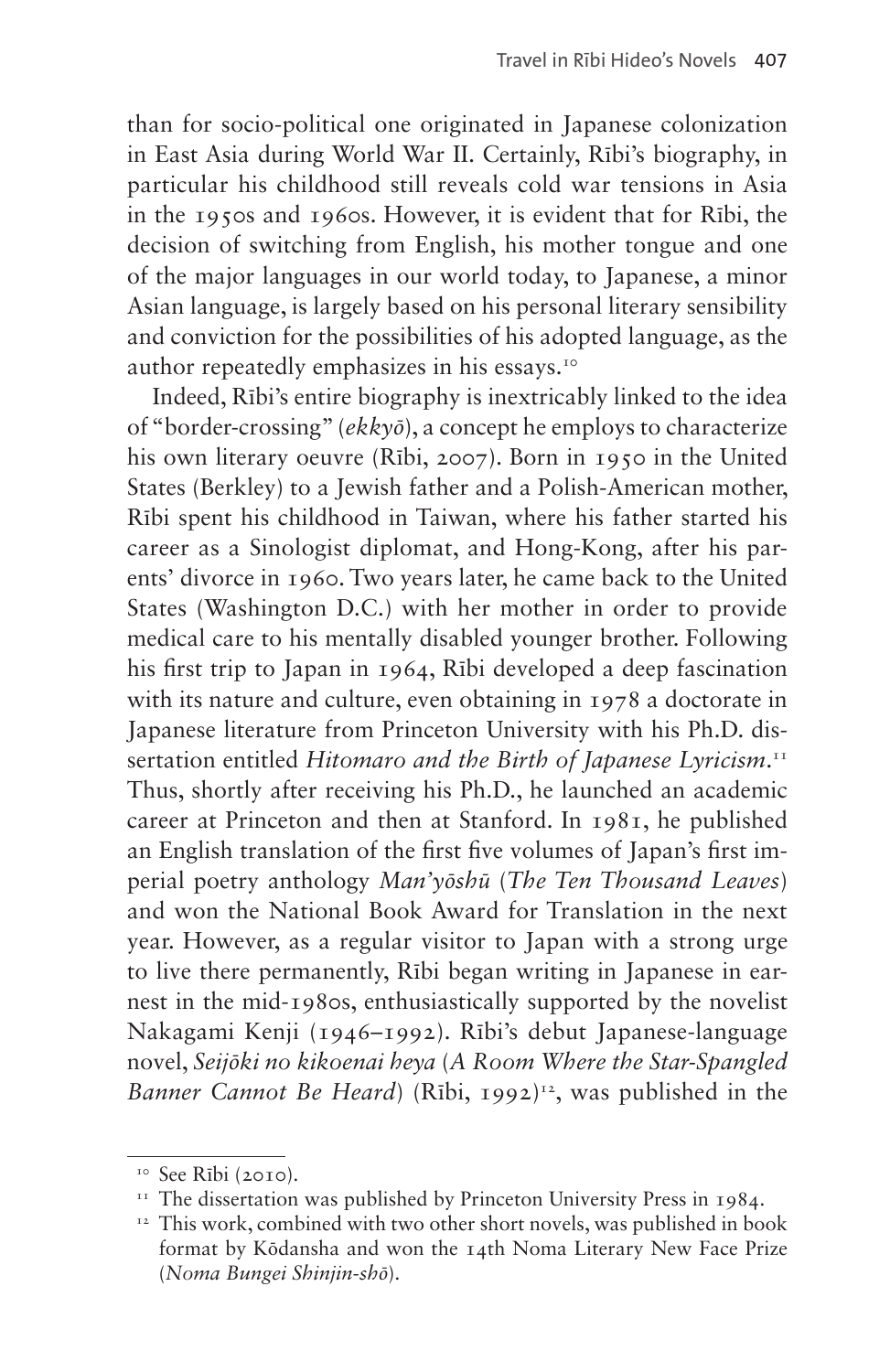March 1987 issue of *Gunzō*, a leading Japanese literary magazine. In 1990, he definitively abandoned his distinguished academic career to settle in Japan and continue writing, always in his adopted language of Japanese. He has published seven fictional and twelve no-fictional books so far.[13](#page-3-0)

It is no doubt that this Rībi's pluralistic origin and life course deeply influence his oeuvre, in particular its narrative setting, which systematically involves traveling and movement. The main character is invariably an American translator based in Tōkyō (or occasionally a university lecturer), born to multiethnic and multicultural parents, who travels between Japan, the United States, China and Taiwan. However, a careful reading reveals that in contrast to this mobility, which can be easily linked to the context of today's globalized world order, the travels described in Rībi's works are not so free-flowing, but rather, deeply related to the issue of what I conveniently call "language trouble." As Nagaoka (2009) has already discussed, Rībi's novels are above all concerned with language. Indeed, his traveling protagonists are constantly anxious and distrustful of everything around them, in particular the languages—English, Chinese, Southern Min, or Korean—they hear and use. As Kleeman (2013) argued, "multi-lingual simultaneity" is one of the most striking features of Rībi's works. The protagonists think in Japanese, going back and forth between this and the other languages, tortured by their realization that language is opaque. This realization of "language trouble" constitutes the main event of each trip and story. For Rībi's protagonists, the languages encountered in the context of traveling have no clear and transparent relation to one another; they do not circulate between each other but rather exclude one another.

For Rībi, traveling or "crossing borders" is above all a linguistic experience in the sense that it provokes critical thinking on the potential and limits of languages. Rībi's oeuvre, which highlights the asymmetric, instable and opaque relationship between languages, stands in contrast to the main aspects of the modern

<span id="page-3-0"></span><sup>&</sup>lt;sup>13</sup> For further details on the author's biography from 1950 to 2011, see Rībi  $(2011)$ .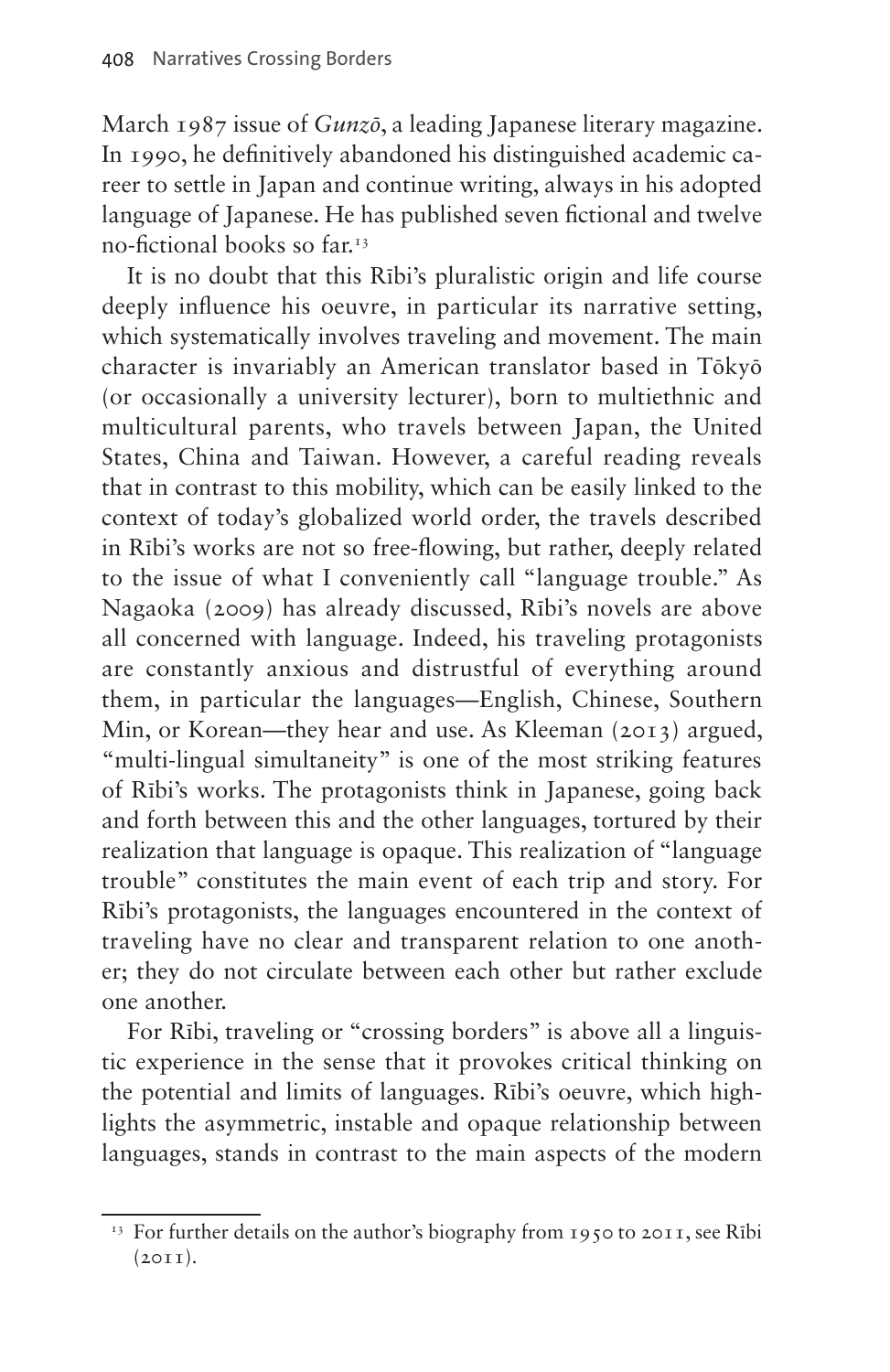globalized and border-crossing world and could therefore be seen as a counter-model. Accordingly, this chapter seeks to analyze Rībi's novels by focusing on the "language trouble" brought about by the travel situations described. This analysis will then be developed to show how this "language trouble" can be linked to the author's search for his own style of writing in Japanese.

### **Travel in Rībi Hideo's Novels**

Reading Rībi's novels we can distinguish four distinct travel destinations.

First of all, there is a trip from the United States to Japan, and more specifically, from the United States Consulate in Yokohama to Shinjunku in Tōkyō. This trip is described in the author's first novels (Rībi, 1992)—*Seijōki no kikoenai heya*, *Nobenbā* (The End of November), and *Nakama* (One of the Guys), all set in the late 1960s and featuring the main character named Ben Isaac, a seventeen-year-old American.

Secondly, there is a journey from Japan to China (or, as Rībi often writes in his texts, "the mainland," *tairiku*), the most frequent destination for Rībi's protagonists. In *Ten'anmon* (Tiananmen)  $(Rībi, 1996)$ ,<sup>14</sup> the author's first novel dealing with this country, the destination is Tiananmen Square in Beijing. However, Rībi's protagonists also travel to more peripheral areas, far from the big cities. In *Manshū ekusupuresu* (Manchurian Express) (Rībi, 1998), the protagonist visits Manchuria (Northeast China) to find the childhood home of world-renowned Japanese novelist Abe Kōbō (1924–1993). *Ka to hae no dansu* (The Dance of Mosquito and Fly) (Rībi, 2002), *Henrī Takeshi Rewitsukī no natsu no kikō* (Henry Takeshi Levitzky's Summer Journey) (Rībi, 2002), and *Gaze* (I Am) (Rībi, 2008a) are largely based on the author's travels to Kaifeng, known for being one of the oldest cities in China and its former capital during the Song dynasty. Here, the protagonist learns that a Jewish community (to which he belongs through his Jewish father) existed one thousand years ago. In *Kōsokukōro nite* (On a National Highway), *Rōkokudō* (An Old National Road)

<span id="page-4-0"></span><sup>&</sup>lt;sup>14</sup> This novel was nominated for the 115th Akutagawa Prize (*Akutagawa-shō*).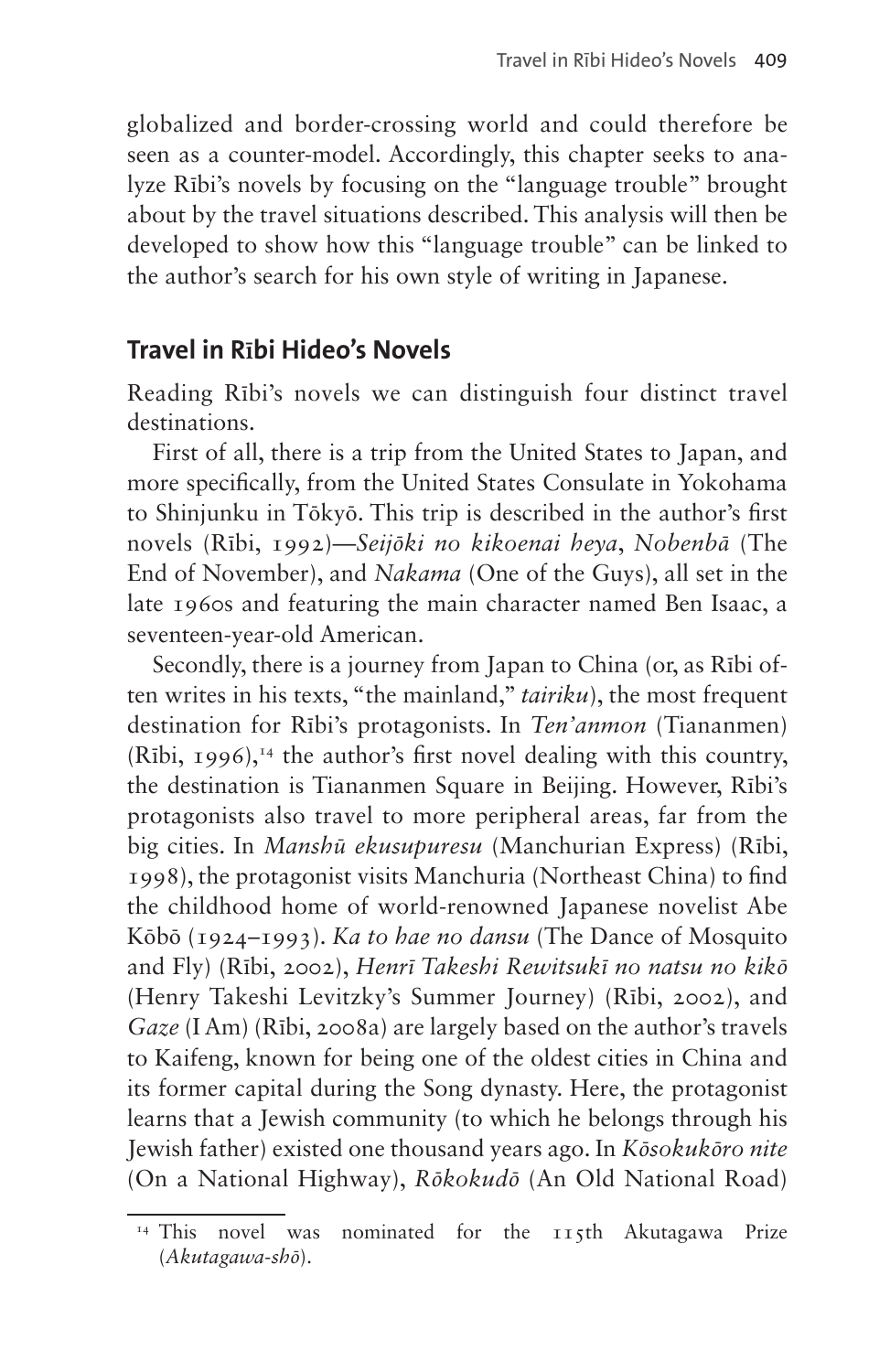and *Kari no mizu* (Fake Water) (Rībi, 2008a), Rībi focuses on the city of Yan'an as the protagonists attempt to understand contemporary China, far from Beijing and Shanghai[.15](#page-5-0)

The third place featured in Rībi's novels is the United States, which the protagonists travel to from Japan. The exact destination is always Washington, the city to which the protagonists are connected by family relationships. *Kokumin no uta* (Ode to the Nation) (Rībi, 1998), which describes the protagonist's journey to see his mother and mentally disabled brother, is one of the most important examples. Conversely, the narratives in *Chiji ni kudakete* (Thousands and Thousands of Pieces) and *Konechikatto abenyū* (Connecticut Avenue) (Rībi, 2005)<sup>16</sup> are set in a more global context, specifically in the peculiar circumstances of 9.11, which Rībi experienced from a distance as he arrived at Vancouver airport on that day to catch a connecting flight to New York.

Lastly, there is a journey from Japan to Taiwan (a deeply personal destination for Rībi), as seen in the author's most recent work, *Mohankyō* (Model Village) (Rībi, 2016a)<sup>17</sup>. This country generally appears in reminiscences by the main characters on their childhood, although the exact destinations travelled to and the characters' names may differ. In this respect, it is significant that *Mohankyō* deals with the narrator-protagonist's journey to Taiwan to find this childhood home. Taiwan connects all of Rībi's novels and creates a strong narrative core throughout the author's entire oeuvre.[18](#page-5-3)

These four destinations share certain common aspects. One of them is that the protagonists' movements (on foot or by taxi, bus, train, airplane, or other transportation mode) constitute the main event of each novel. So remarkable is this feature that it is no exaggeration to describe the narration of Rībi's novels as consisting in an endless variation on the basic sentence "I walk," one of the most frequently used verbs of movement in Rībi's texts.

<span id="page-5-0"></span><sup>15</sup> The book won the 20th Itō Sei Literary Prize (*Itō Sei Bungaku-shō*). Rībi has written a non-fictional work about this journey. See Rībi (2008b).

<span id="page-5-1"></span><sup>16</sup> The book won the 32th Osaragi Jirō Prize (*Osaragi Jirō shō*).

<span id="page-5-2"></span><sup>17</sup> The book won the 68th Yomiuri Prize for Literature (*Yomiuri Bungaku-shō*).

<span id="page-5-3"></span><sup>&</sup>lt;sup>18</sup> See Sasanuma (2011).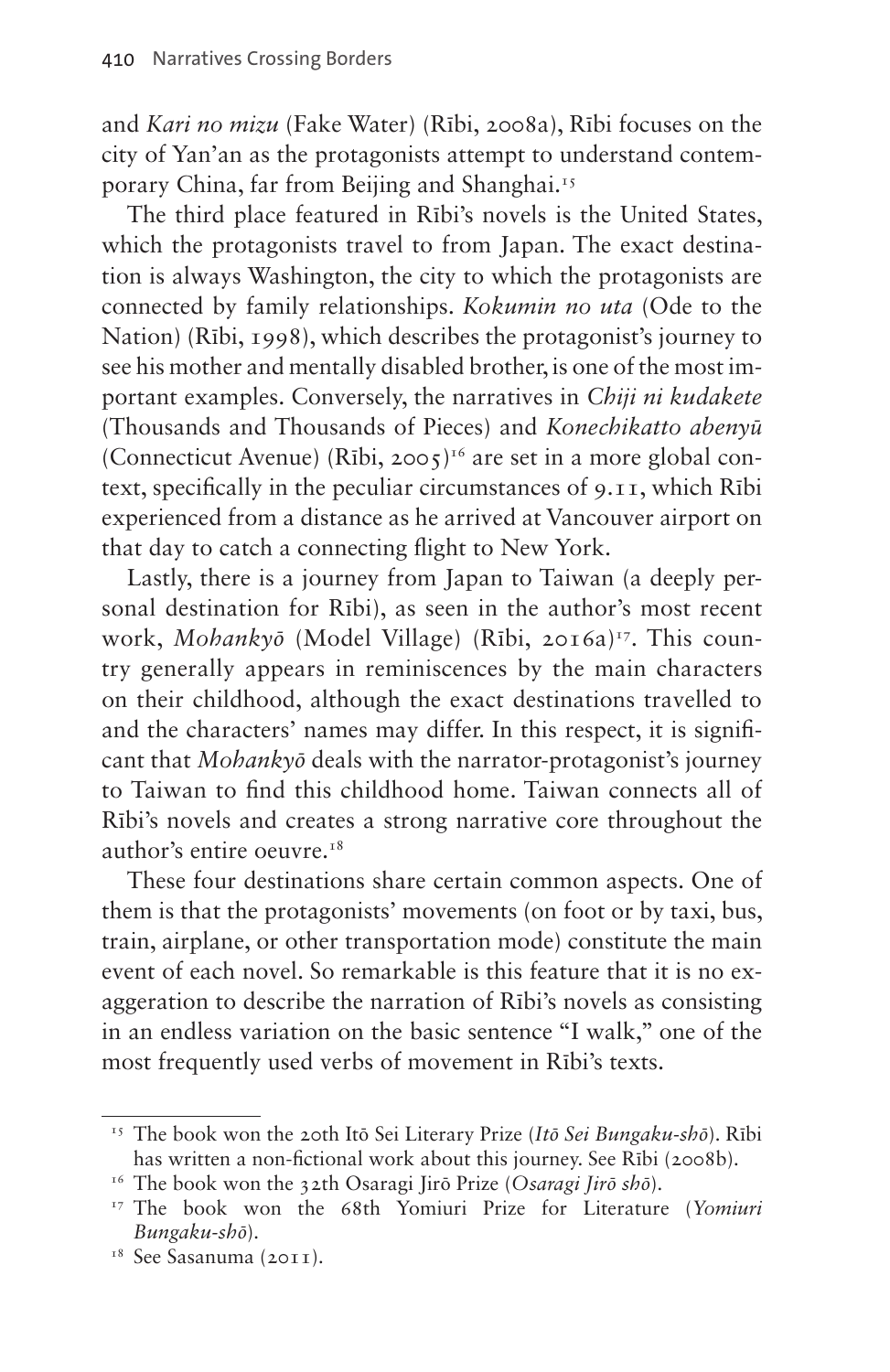However, the most striking feature is a close relationship between these four destinations the protagonists travel to—or recall—and the author's personal history. As I previously summarized, these destinations are places quite regularly visited or even lived by the author in his real life[.19](#page-6-0) This is significant, since it underlines the fact that Rībi's oeuvre is deeply rooted in his personal history, although suggesting some aspects of the modern globalized world to readers. Moreover, this autobiographical character is also clearly visible in the obvious similarities between the main characters and the author (age, origin, family relationships, setting in Tōkyō, Japanese as adopted language, profession, etc.). Nevertheless, it is worth emphasizing that these works, which can be read as being based on the author's real personal experiences, are not written as mere ethnographical travel reports. As Rībi mentions himself, he defines that his oeuvre is neither non-fiction nor pure fiction, but rather, has both of these two aspects at the same time, namely, being "structured by double narration" (*katari no nijūkōzō*) in his words.[20](#page-6-1) Indeed, this "double narration," or the ambiguity of narrative genres is the dominant trope of Rībi's oeuvre. *Mohankyō* just mentioned above has reinforced this by its meta-narrative discourse, since "I" narrator-protagonist, named precisely "Rībi Hideo," does designate himself the author's other novels written as third-person narratives, narratologicaly distancing the protagonists featured in these narratives from Rībi himself. Thus Rībi's writing is developed in the interstices between his personal history and critical awareness of this.

Although each of these aspects merits fuller exploration, of most particular interest here is the main characters' obsession with the languages used by those around them as they travel. What makes this feature even more fascinating is the way the protagonists, many of them professional translators, try in vain to translate back and forth between Japanese, English and Chinese in their thoughts and speech, only to inevitably become aware of the asymmetry between languages, the opacity of languages. It is this that I term "language trouble" and which I posit is one of

<span id="page-6-0"></span><sup>&</sup>lt;sup>19</sup> See Rībi (2011).

<span id="page-6-1"></span><sup>20</sup> See Rībi (2016b, p. 223).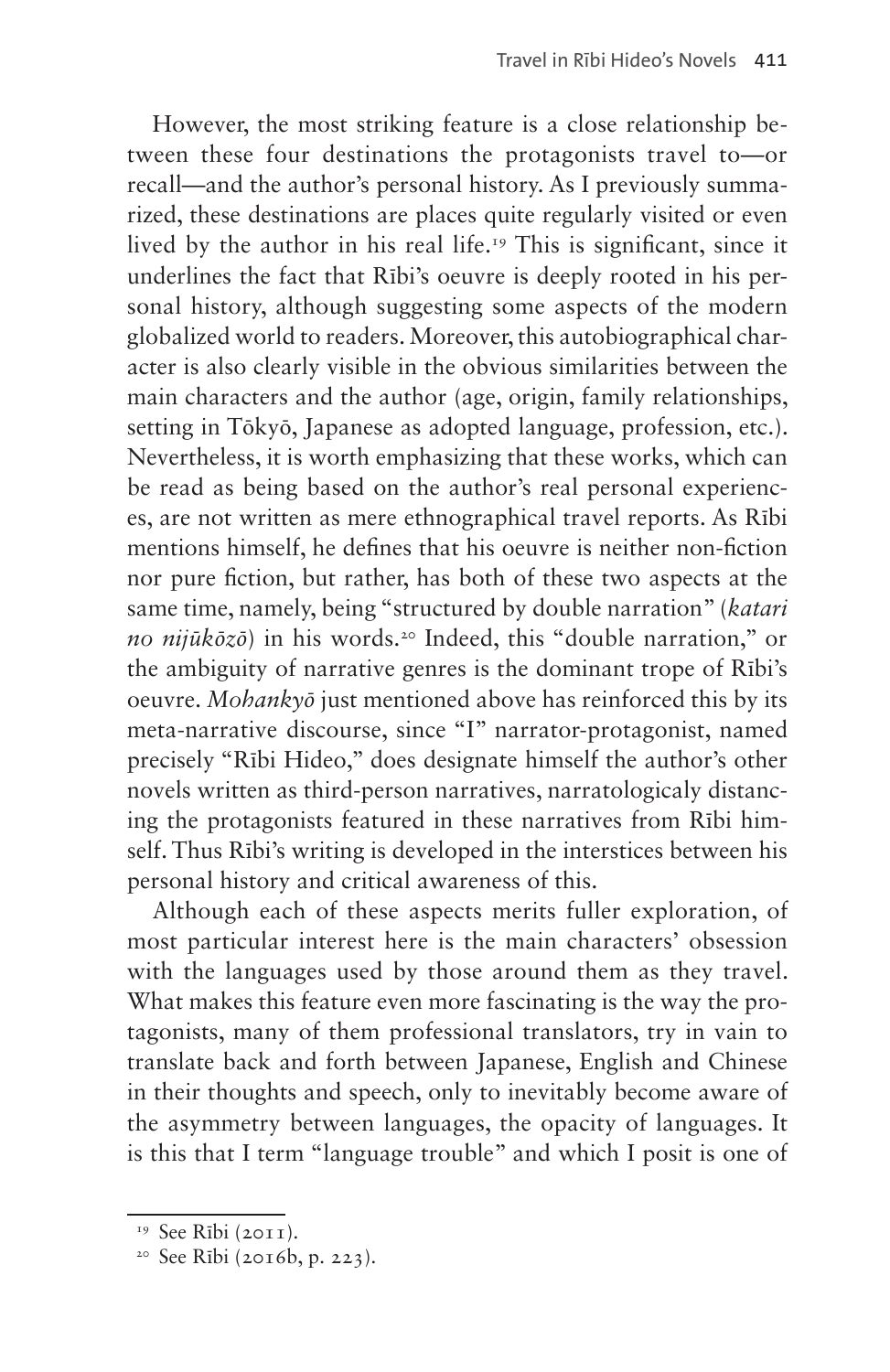the most persistent thematic preoccupations of Rībi's novels. It should be noted that Rībi describes these "language troubles" in Japanese, essentially a foreign language for him. He could actually have chosen English, his mother tongue to show objectively and share widely this issue. Yet, whereas he sets all of his protagonists as native English speakers like himself, it is basically in Japanese that the narrators of his novels tell stories and express the protagonists' thoughts, feelings and speech. Certainly, this exophonic process of writing one's own personal history in other's language can be adopted for various reasons. Nevertheless, in the case of Rībi, the aim of writing seems not merely to reproduce faithfully his personal border-crossing experience. But rather, as I will demonstrate in the following section, it can be assumed that for Rībi the reason for the choice of Japanese language is linked to the search for the possibilities of re-presenting his personal history as literary creation in its strong meaning. That is why he needs to set his narratives in traveling situations where "language trouble" is highly involved and thereby literary creativity is strongly emerging.

The following section seeks to illustrate this point by analyzing specific examples and showing how the author creates his own writing style by featuring this "language trouble."

# **Language Trouble: Fragmentation, Untranslatability, and Challenging the Limits of Readability**

The first example is taken from Rībi's debut novel, *Seijōki no kikoenai heya*, published in the literary magazine *Gunzō* in 1987. This passage was chosen because it features the fundamental elements associated with "language trouble," namely, a situation that involves movement, a desire on behalf of the main character to read and understand other languages, and his ensuing feelings of unease and suspicion. And it should be noted that from his very first work in Japanese the author has already had a strong grasp and expression of the issue of ambiguous border between languages within the context of movement.

The traveling situation within which the story, set in the late 1960s, takes place is quite unusual because it actually follows Ben Isaac, a seventeen-year-old American, who runs away from the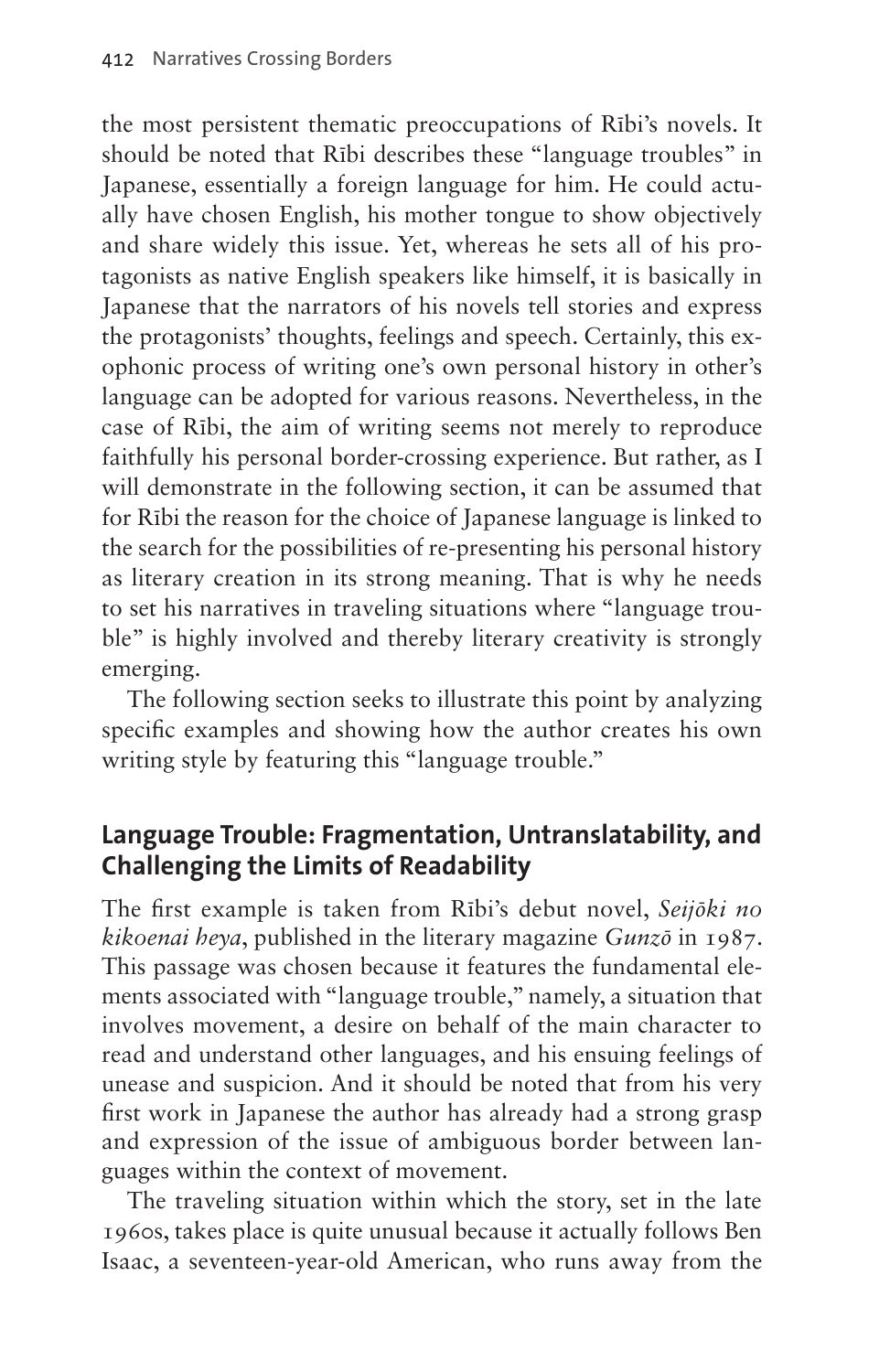United States Consulate in Yokohama, where his father serves as consul, to Shinjuku, where wide scale student protests are underway.21 In discovering the urban night life of Tōkyō with a Japanese student named Andō, who refuses to speak English with him, and developing a strong fascination with the Japanese language, the young protagonist becomes aware of various elements within his inner world—his origin and childhood in Taiwan—that ultimately provoke a feeling of unease about his identity, a situation that will be familiar to readers of Rībi's works. The following passage describes the teenage protagonist who has just boarded a train to Shinjuku for the first time:

Ben's eyes drank in their first full view of a Japanese city at night. Unlike during the day, the outlines of the buildings blurred, and everywhere he looked neon signs squirmed quietly in *kana* and *kanji*. They reflected the dreams and ailments of the city in colors to match: WHISKY, PHARMACEUTICALS, TURKISH BATH, and CLINIC. From station to station, they transmitted the city's secrets, which were not meant for the eyes of a young boy from *somewhere else*.

Indeed, Ben couldn't read most of the characters. And even if he could, he could not fully understand what they meant. For Ben was still a traveler who could barely read road signs. In Yokohama the train started gradually to fill with passengers. Some looked on him with pity, others with ridicule, others with shock, discovering in Ben's intense blue-gray eyes a burning desire to know the world around him. (Rībi, 1992, pp. 9–10. Trans. Christopher D. Scott, 2011, pp.  $3-4$ <sup>22</sup>

In this example that we can find in the beginning of the novel, the teenage protagonist, who has just escaped from his father's place (the consulate), is looking at neon signs from the train window. Today, this Japanese urban nightscape has become quite commonplace; images of it have circulated around the world and have

 $21$  In the late 1960s, a number of student protest movements arose in Japan, mirroring other countries like the United States and France. Contentious issues included the construction of Narita International Airport, the Vietnam War, and the renewal of the Treaty of Mutual Cooperation and Security between the United States and Japan (*Nichibei Anzen Hoshō Jyōyaku*), also known in Japanese as *Anpo*.

<sup>&</sup>lt;sup>22</sup> See Appendices for the original Japanese text.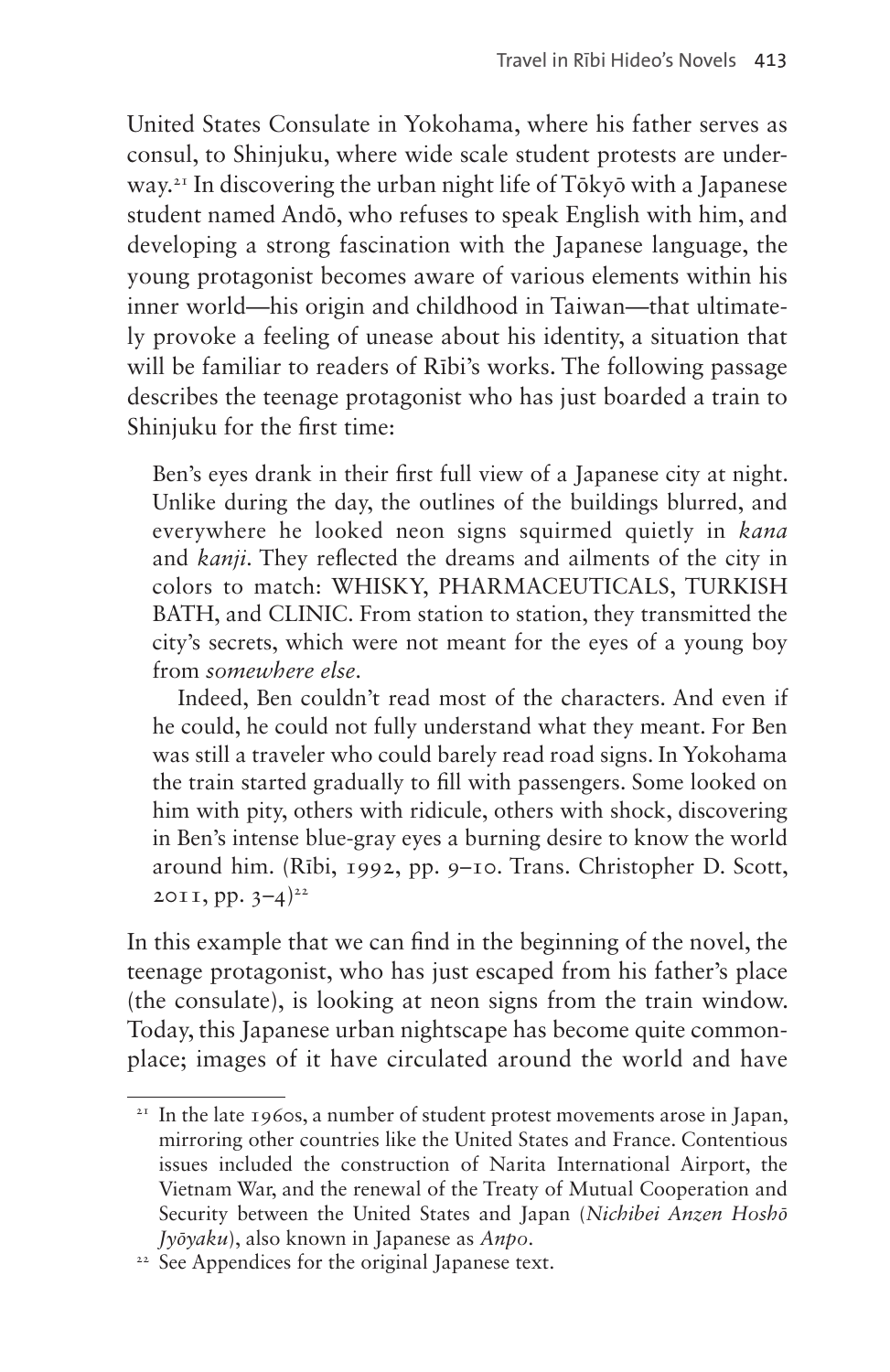become "globalized." However, this passage does not solely reproduce the stereotypical image. Instead it also depicts Ben's feelings, musings, and physical reactions to the illegible Japanese characters impressed on each neon sign, as highlighted by the translator's use of capital letters.<sup>23</sup> In other words, it illustrates the protagonist's struggle caused by the conflict between his awareness of his inability to read and his "burning desire" to understand the "city's secrets" concealed within these characters.

Moreover, what should be noted is that this conflict also influences the text. This is evident in the phrase "in Ben's intense blue-gray eyes a burning desire," which uses strikingly symbolical language to emphasize contrasts in color and temperature (blue/ burning). The protagonist's feeling of being alienated—"a young boy from *somewhere else*"— can be seen as another symptom of this inner conflict. Furthermore, the inner conflict is also visible in the narrative structure, within which the inside of the young protagonist is depicted precisely in Japanese, the language of "others" that he cannot read or understand, whereas in this context English could have been a suitable and logical choice for him since it is his mother tongue. This contradictory narrative structure might suggest that the narrator's description in Japanese results from a "burning desire" or even fantasy of the protagonist who is eager to live precisely in this language of "others."

Although the quoted section seems to describe a fairly short moment within the story, most of Rībi's novels show the main characters as constantly obsessed with whether or not they can read, whether or not they can understand other people's languages. The fact that many of the protagonists are translators is surely not irrelevant to this obsession.

However, Rībi's work does not focus solely on describing the main characters' troubled state of mind. As illustrated in the following quote from *Ten'anmon*, published in the January 1996 issue of *Gunzō*, the "language trouble" experienced by Rībi's protagonists is also visible in the narrator's descriptions themselves with a particular focus on another feature of "language trouble,"

<sup>&</sup>lt;sup>23</sup> In the original Japanese text, the author puts these words in brackets in order to emphasize them.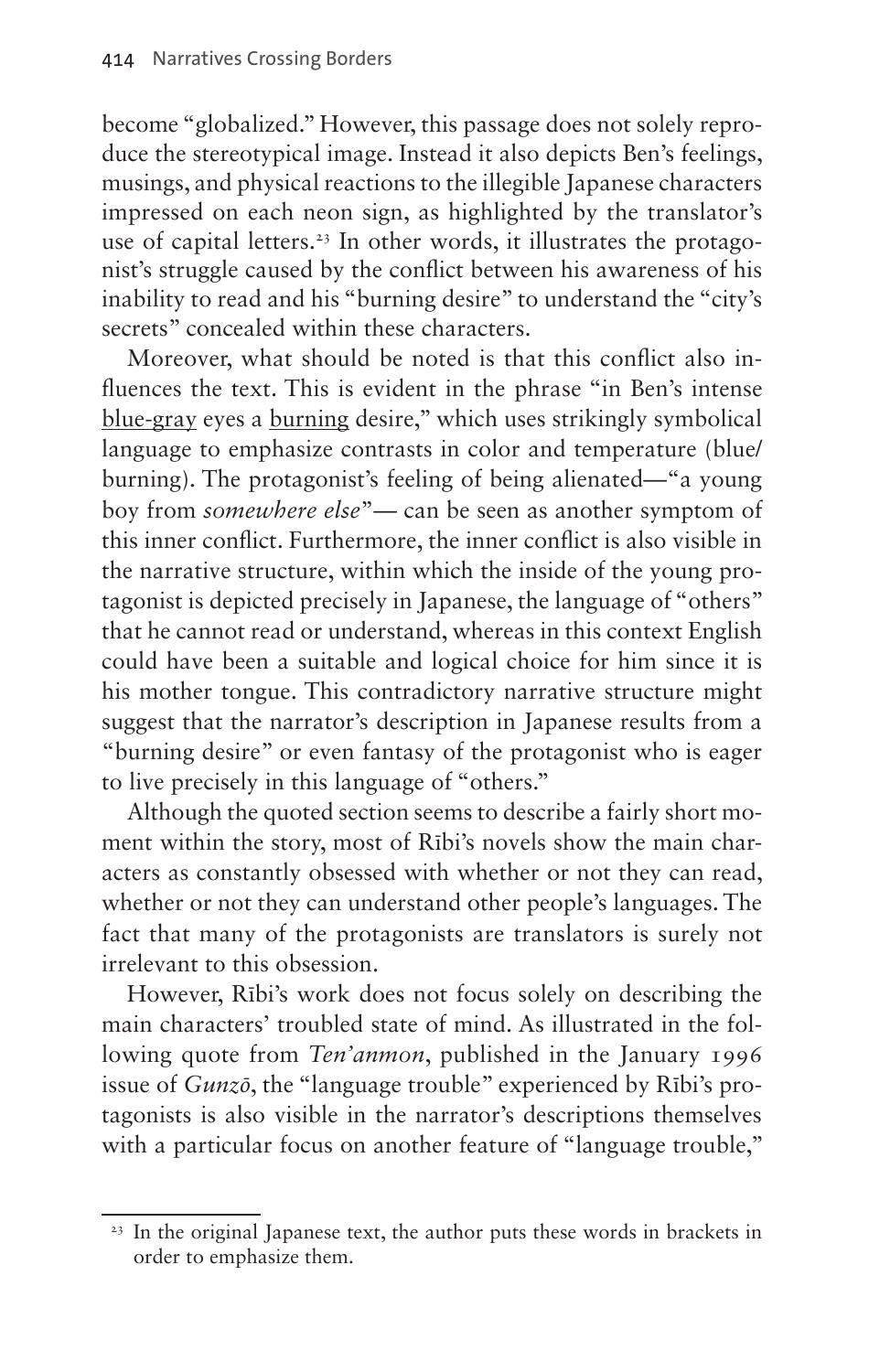namely, the idea of "fragmentation" (*dampen* in the original Japanese text).

*Ten'anmon* is Rībi's first novel to deal with China and sees the protagonist visiting Beijing's Tiananmen Square just a few years after the protests of 1989 to view the body of Mao Zedong. The following passage describes the protagonist ordering a glass of bourbon from a Chinese stewardess in the airplane bound for Beijing:

He tried to ask her in mainland Chinese if she was from the mainland but lost his nerve before he could even say "*Nǐ shì* (Are you) *…*?" Then, like a black willow leaf suddenly shaken by the breeze, she moved down the aisle and disappeared from view.

It was the first time in thirty years such words had tried to leave his lips.

*Nǐ shì yú dàlù chūshēng de ma ? Nǐ shì zài dàlù zhǎnɡdà de ma ?*

Were you born on the mainland? Did you grow up on the mainland? Fragments of this language he had so often heard thirty years ago, in the mouths of exiled mainland generals in a provincial city on the defeated army's island, came to mind.

He tried to turn the sentence around by mentally spelling out "*Wǒ shì…* (I am…)" in mainland Chinese.

"*Wǒ shì Rìběn…* (I'm Japanese…)"

He tried to remember how to say person (*rén*) in Chinese.

He started again: "*Wǒ shì Rìběn de…* (I'm a kind of Japanese...)" Is that really how you say it, he wondered. The fragments of recently recalled words hung in his mind, then disappeared. (Rī*bi*, 1996, pp. 14–15. My own translation. The sentences in italics appear in Chinese in the original text.)<sup>24</sup>

In this passage, we can find the protagonist going back and forth in his mind between Japanese and "mainland Chinese" ("*tairiku no kotoba*"), a familiar situation to Rībi's works. However, it should be noted that the protagonist's thoughts on the act of translating is not so free flowing as the narrator depicts it with the idea of "fragmentation" (*dampen* in the original Japanese text). Instead, the focus is clearly put on the protagonist's hesitation in

<sup>&</sup>lt;sup>24</sup> See Appendices for the original Japanese text. I particularly thank my colleague, Vanessa Teilhet, for her precious help in providing the pinyin transcriptions.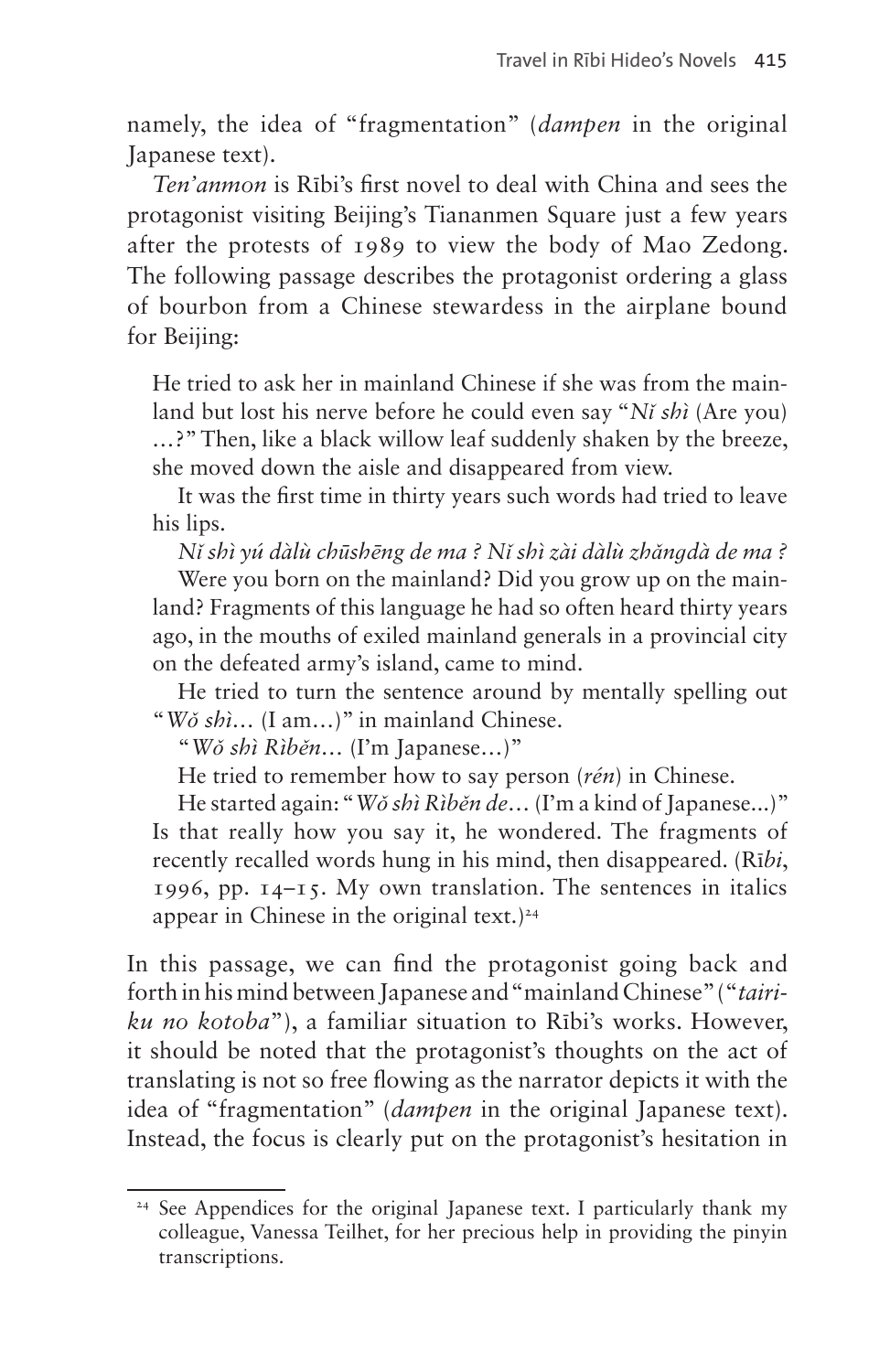engaging in a conversation with the stewardess. Furthermore, it is interesting to see that the idea of "fragmentation" also influences the way the narrator constructs the description of this scene, with the sentences seeming to overlap one another. In the "language trouble" caused by the encounter with another language, the protagonist's thoughts, as well as the language expressing them, cease to move fluently, "h[a]ng in his mind (*chūburarin to natte*)" like "fragments," and cause the protagonist to fall silent.

Generally speaking, Rībi's narratives do not develop in such a way as to see the "language trouble" resolved and replaced by a clear and transparent knowledge of other people's languages. Instead, the protagonists remain deeply puzzled about the otherness of the languages they are trying to read and understand. Just like the main character in *Ten'anmon*, they ultimately decide not to say anything in front of their interlocutors and become silent, stuck in feelings of unease and suspicion caused by "language trouble".

*Chiji ni kudakete*, published in the September 2004 issue of *Gunzō*, provides another more complete example of how "fragmentation" influences the author's writing style. Indeed, this novel describes an unfinished journey in which the protagonist, a fifty-something man and long-standing resident of Tōkyō named Edward, is travelling to the United States to visit his mother and stepsister in Washington. By sheer coincidence, it is the day of the terrorist attack on New York and he is detained in Vancouver trying to catch his connecting flight to New York. After spending a week there, he is obliged to return to Tōkyō. The narrative thus focuses on the protagonist's interrupted journey between Tōkyō and New York. The following passage describes the protagonist having just landed at Vancouver airport:

The Air Canada plane slowed down as it moved along the runway. Then suddenly, and yet completely naturally, it came to a halt, as if it had run out of breath and simply given up.

The ground and trees gently passing outside the window ceased moving and stood still under the white sky.

Edward heard people speaking quietly in English or Japanese, a little Chinese too. Above the buzz of conversation, the voice of a man in his fifties rang out over the loudspeaker.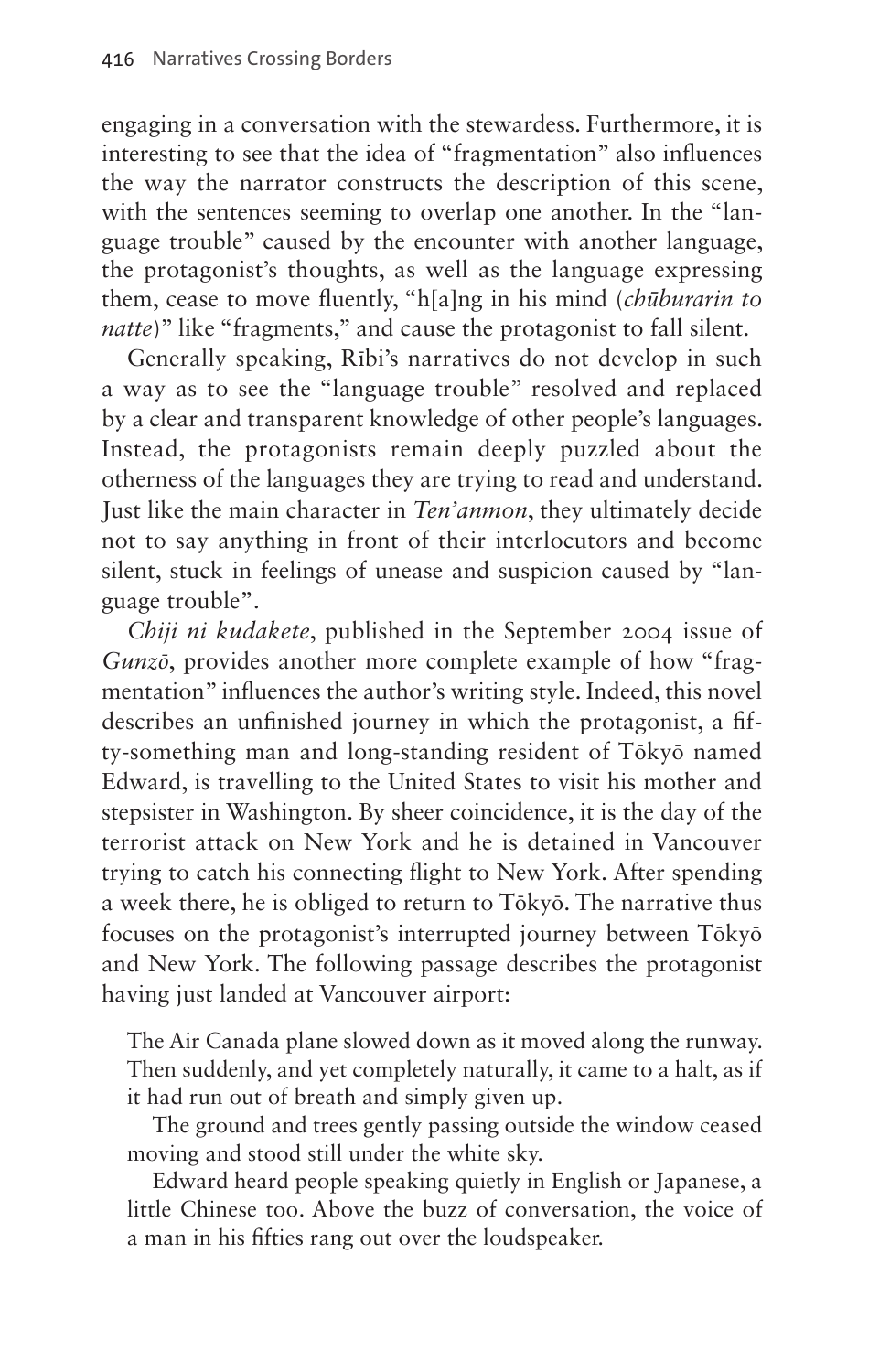#### *Sometimes*

It was the captain's voice. It sounded like an American speaking but the accent was softer than usual.

Edward had never heard this word *sometimes* in a captain's announcement.

Involuntarily, he murmured in Japanese: sometimes.

*Sometimes a captain...*

Sometimes a captain...

The captain's voice seemed to be hesitating, breaking a little. And then it continued slowly saying *must*.

... give bad news

That's what the captain was saying.

We've had some news

The voice from the loudspeaker stopped, again, briefly. The pilots might have heard the news several hours ago. In a flat voice the captain began again,

*The United States*

Then slowly, in a gentle tone, he continued,

*has been a victim*

The words made no sense to Edward. A strange translation formed in Japanese in his mind.

The United States has been a victim

*of a major terrorist attack*

The United States has been the victim of a major terrorist attack

I can't give any details yet

The voices speaking in English gradually subsided. A few Japanese and a group of Chinese continued talking, unaware. Others passengers in front and behind gave exclamations of surprise in an unrecognizable language. (Rībi, 2005, pp. 14–17. My own translation. The sentences in italics appear in English in the original text.)<sup>25</sup>

As with *Ten'anmon*, what strikes at first glance is the hybridity of the author's writing style; in other words, the mixing of Chinese

<sup>&</sup>lt;sup>25</sup> See Appendices for the original Japanese text.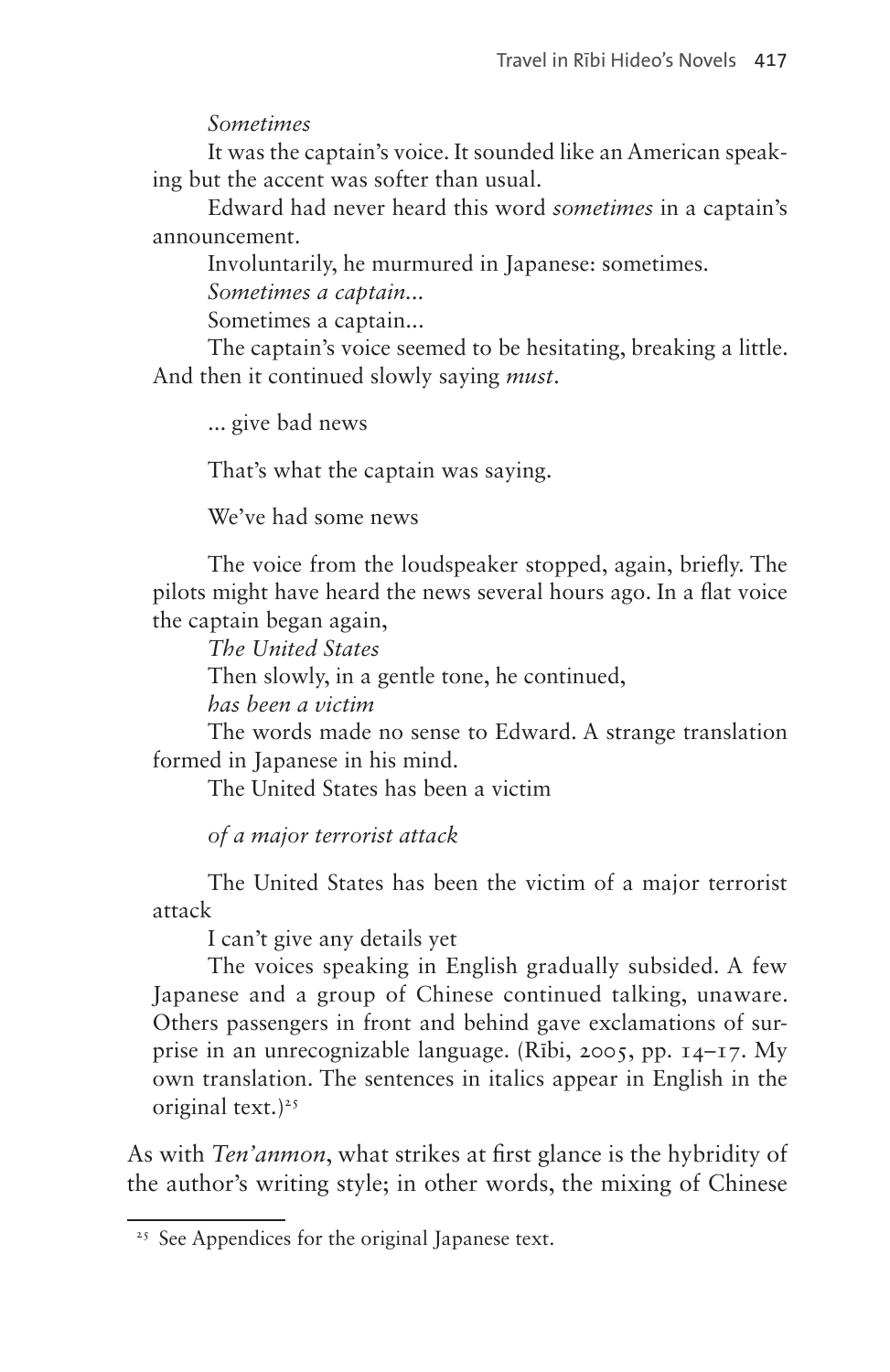(in the case of *Ten'anmon*) and English words and sentences in the protagonists' minds directly with the Japanese, illustrating the protagonists going back and forth between languages while struggling with feelings of unease and suspicion. It can be said that the hybridity of this passage visually reflects the primary feature of Rībi's oeuvre focusing on movements from one language to another.

However, at the same time, it is also necessary to pay attention to other effects resulting from this textual hybridity. Indeed, in the present example, the fragmented writing used to depict this "language trouble," also highlighted in the quote taken from *Ten'anmon*, does not take place merely in the protagonist's musings or the expressions the narrator employs. Rībi also physically breaks the text's linguistic unity and consistent phrasing. In short, Rībi's hybrid writing leads to fragmentation and disturbance of Japanese language that he adopted to recount the experience of 9.11. Each sentence is divided into several short phrases using numerous punctuation marks and frequent new lines or several blank lines in unusual manner comparing to standard written Japanese. This fragmentation in the "language trouble" characterizing Rībi's novels illustrates the protagonists' sense of incongruity and unease over the asymmetry between languages, a critical situation that could be called "untranslatability," as Numano (2008, p. 272) emphasizes in his commentary on *Chiji ni kudakete*.

The passage from *Chiji ni kudakete*, quoted as one of the examples of "fragmentation" in Rībi's texts, should be linked not only to its general context that it describes, that is, an unexpected halt at Vancouver airport, but also to the fact that the primary theme of the novel in which this passage is included is the protagonist's unsuccessful journey from Tōkyō to New York. Moreover, in taking into account the novel's title, *Chiji ni kudakete*, which literarily means "broken in thousands of pieces,"26 we can emphasize how deeply this passage pictures overall conception of this novel in a condensed manner and at different textual levels precisely owing to its fragmented writing style.

<sup>&</sup>lt;sup>26</sup> This sentence is actually taken from Matsuo Bashō (1644-1694)'s *haiku*: "All those islands! / Broken into thousands of pieces, / The summer sea." (*Shimajima ya / Chijini kudakete / Natsu no umi.*) (trans. Makoto Ueda. *Matsuo Bashō*. Twayne Publishers, 1970).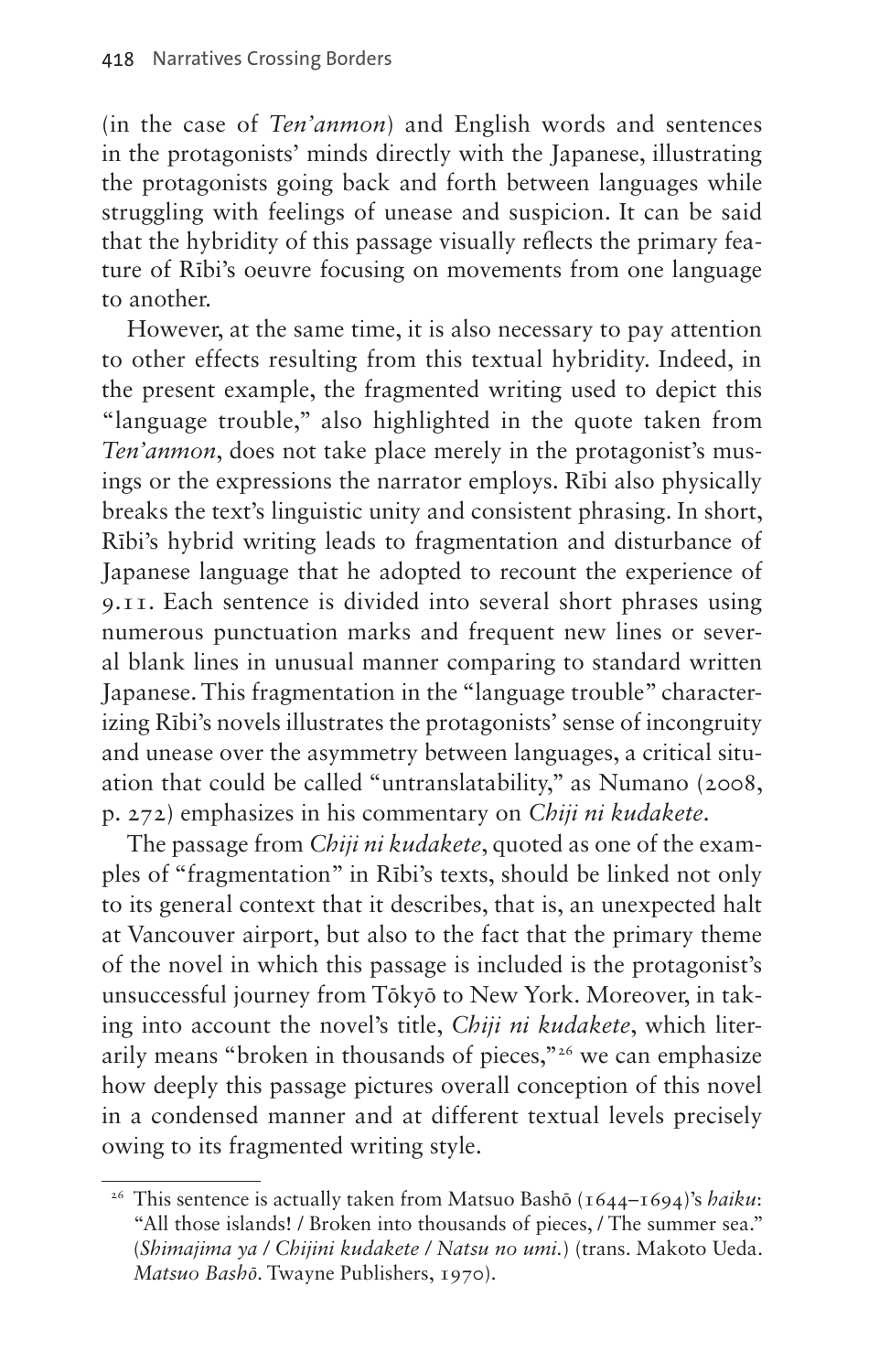The following passage from *Kokumin no uta*, published in the November 1997 issue of *Gunzō*, provides further evidence of how, in the textual space of Rībi's work, untranslatability and fragmented writing influence each other, creating the kind of highly complex sentences Makino Seiichi (2013) characterizes as "extreme syntax" (*kyūkyoku no shintakkusu*). The story follows the American protagonist, once again based in Tōkyō, visiting his mother and mentally disabled younger brother in Washington for Christmas. Although intimate family relationships connect him to this city, the journey appears to be as an emotionally painful one due to his frustrating communication with his mother and brother.

The passage in question appears early on in the novel and describes the protagonist on an underground train to the suburbs being suddenly overcome by a feeling of unease as he realizes that, despite being surrounded by his compatriots, he is unable to explain his feelings in anything other than Japanese, not even in his mother tongue, English. The scene is described as follows:

He had no inkling that he would become involved in a crime. He was just puzzled to find himself stuck on a train rushing towards a destination he didn't want to visit, surrounded by about one hundred foreigners, none of whom, as he realized uneasily, would understand the language in which he could explain this feeling, and so he nervously sat down near the door of the smooth-running train next to a *foreigner* sporting a red beard—perhaps a civil servant or soldier—who seemed to weigh over 80 kilos and who held a bag filled with things for Christmas on his huge knees. (Rībi, 1998, pp.  $11-12$ . My translation.)<sup>27</sup>

The second sentence includes several different narrative features scenic description, the main character's mental and psychological analysis, his movements—, each of which could have constituted a short separate sentence. This lengthy sentence describes the main character's act of sitting down, yet the description is extremely drawn out and features multilayered dependent clauses that detail the protagonist's thoughts and feelings. Consequently, the act of sitting down, which in reality might span a very short amount of time, is depicted as an extremely long event, or to be more

<sup>&</sup>lt;sup>27</sup> See Appendices for the original Japanese text.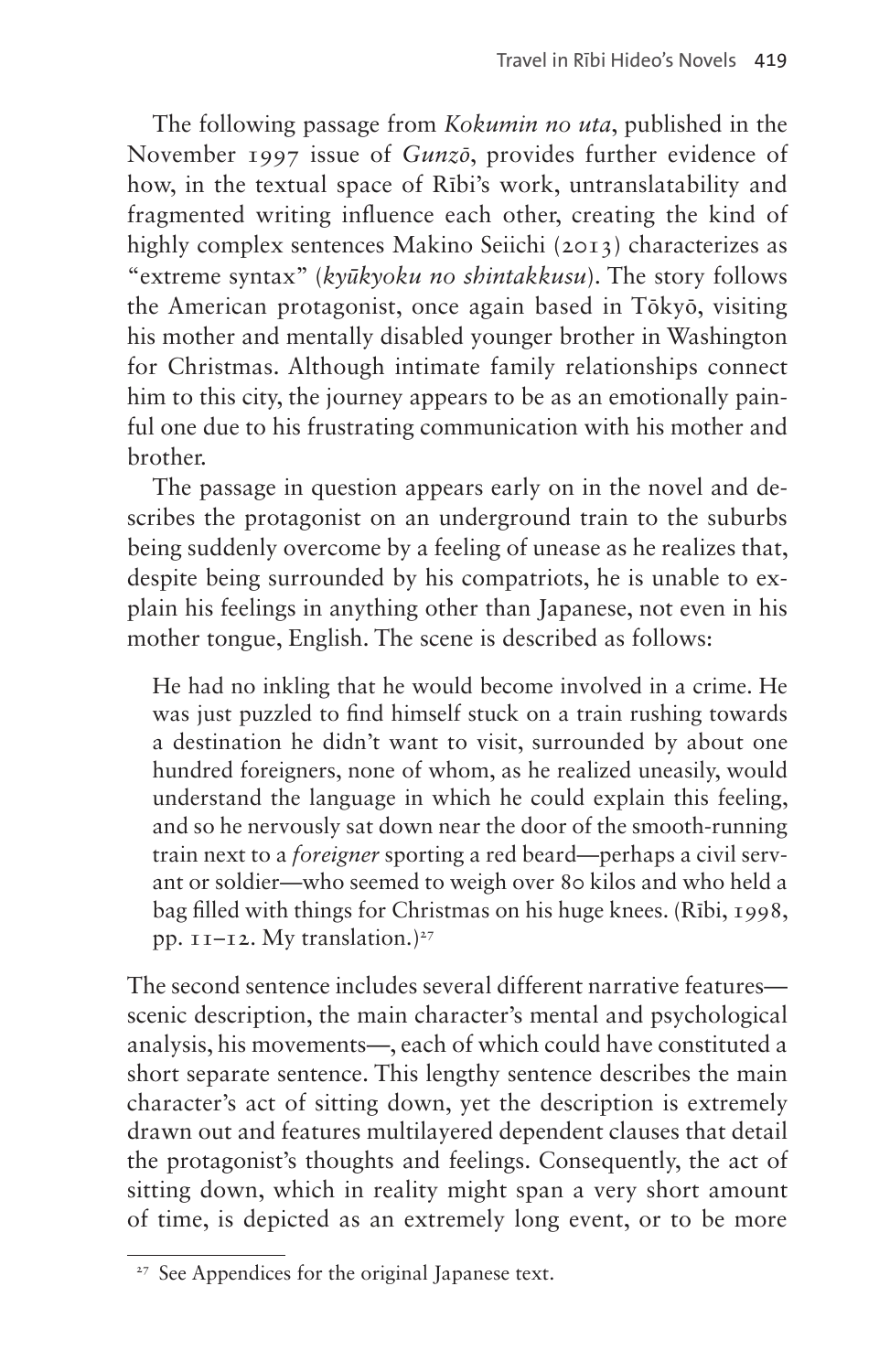precise, as being hidden under multilayered dependent clauses in which readers might get lost. If the protagonist's state of mind and act of "sitting down" had been described separately, using different sentences, readers might have interpreted these events and situations as happening at different moments or as being seen at different levels, thereby potentially establishing a causal or chronological relationship between them. However, these different features are put together in one single sentence, creating a striking contrast as if to illustrate that the protagonist's movement of "sitting down" happened while resisting his feeling of unease at the "language trouble." Rībi chose to construct a single sentence, albeit an extremely long and complex one, inserting frequent punctuation marks between the multilayered dependent clauses, despite this decision potentially rendering the act of reading quite difficult and slow. Nevertheless, this segmented and highly complex sentence, challenging the limits of "readability," allows the author to "translate" the protagonist's feelings of unease and awareness of the asymmetry and "untranslatability" of languages.

Thus, the striking feature of these four examples discussed here is that they are divided between a strong appetite for developing a distinctive writing style and an awareness of the "untranslatability" of languages, which interrupts the ordinary writing and reading process. However, this contradiction seems to be just on the surface. In Rībi's works, various feelings—unease, suspicious, solitude or alienation—provoked by "language trouble" in traveling situations not only constitute narrative contents, but also structure the author's narrative strategy, or even his written language in Japanese.

# **Conclusion**

Rībi's novels are often read as a kind of resistance to the so-called "monoethnic ideology" (*tan'itsu minzoku shugi*), according to which Japanese literature should be written by Japanese authors, in the Japanese language, for Japanese readers. Indeed, Rībi has consistently opposed the national(istic) identity of Japanese literature in his essays and interviews, arguing that writing in Japanese, a language that is not his mother tongue, is a legitimate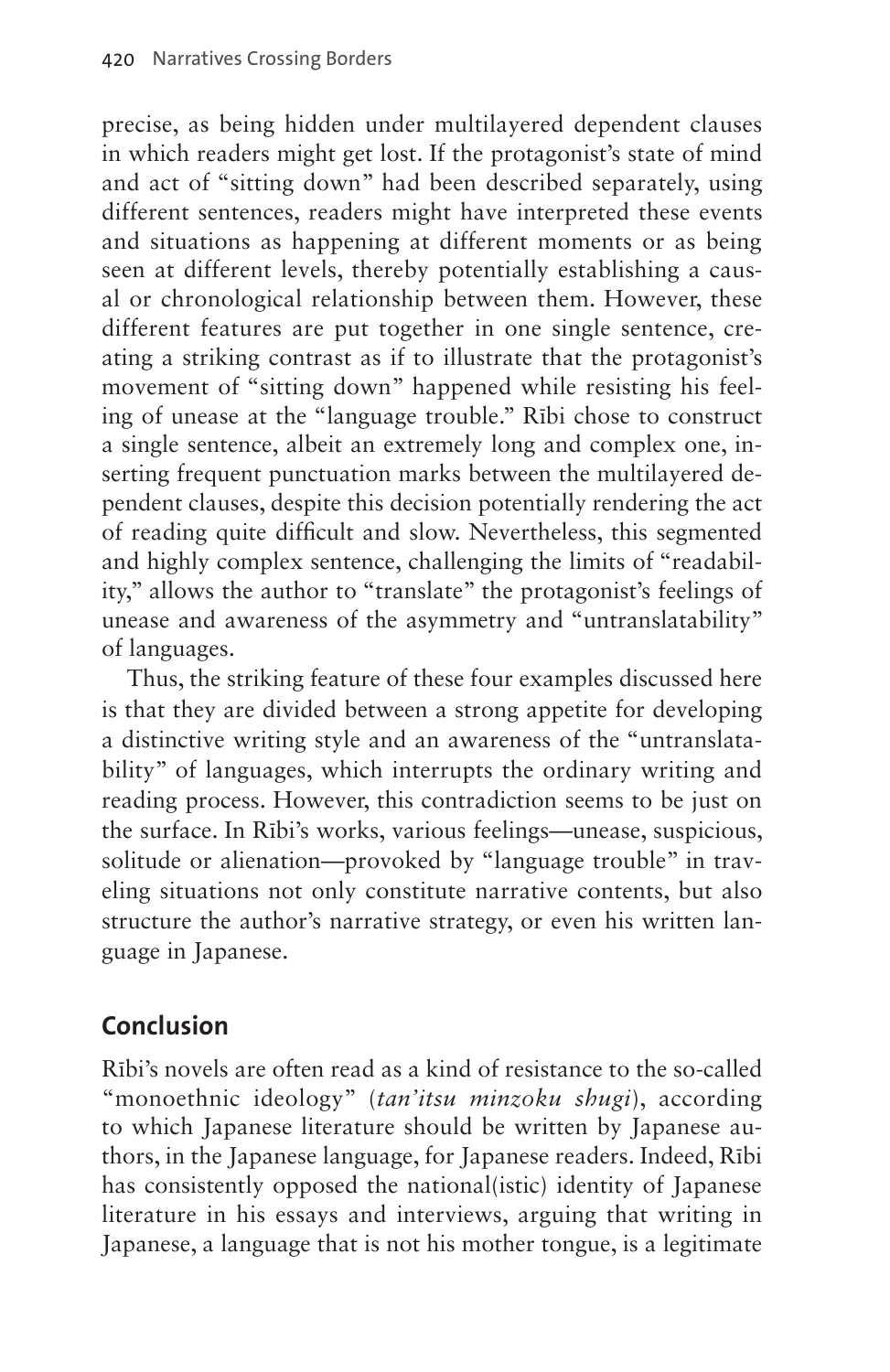claim to what he calls "ownership of the Japanese language" (*Nihongo no shoyûken*).28 By this striking expression, Rībi denounces that for non-native writers in Japanese, this language is still only borrowed and their works can stand on their own if only eccentrically presented as being "written by non-native writer in Japanese" (*nihongo o bogo to shinai sakka ni yotte kakareta*) in parentheses. The fact that the national border is still working in Japanese literature can be evidenced by a glance at the list of the winners of the Akutagawa Prize, the most important literary prize in Japan, which has been awarded to non-native writers just solely for once in 2008.<sup>29</sup>

It is true that this criticism of the "monoethnic ideology" could be seen as paralleling a vision of our world today as being (and becoming increasingly) globalized. However, as I have attempted to show in my examples, Rībi's writing contains many aspects that do not fit this perception. On the contrary, the traveling situations described by Rībi in his novels are firmly connected to his own personal history and identity. Each of them acknowledges the unbridgeable gap between languages, especially between Japanese and English or Chinese. Rībi provides a revealing insight into this "untranslatability" by giving it a concrete—albeit complex—written form, creating structural coherence between his narrative and his writing style, even at the risk of challenging the limits of Japanese language within which he writes.

Thinking objectively, situations frequently occur when travelling in which we cannot go from our mother tongue to another language without some loss of meaning. Yet what makes Rībi's novels so striking and unique is the skepticism they convey on the transparency of language. When attempting to picture our world today as globalized and globalizing, we sometimes tend to have a one-sided and optimistic view, according to which the interaction with others' languages becomes more and more transparent.

 $28$  See Rībi (2001).

<sup>&</sup>lt;sup>29</sup> So far, Yang Yi, a Chinese-born novelist writing in Japanese, is the only non-native writer who won the Akutagawa Prize (2008), which had been established in 1935 by Kikuchi Kan (1888–1948) in honor of Akutagawa Ryūnosuke (1892–1927), one of the most important novelists of modern Japan.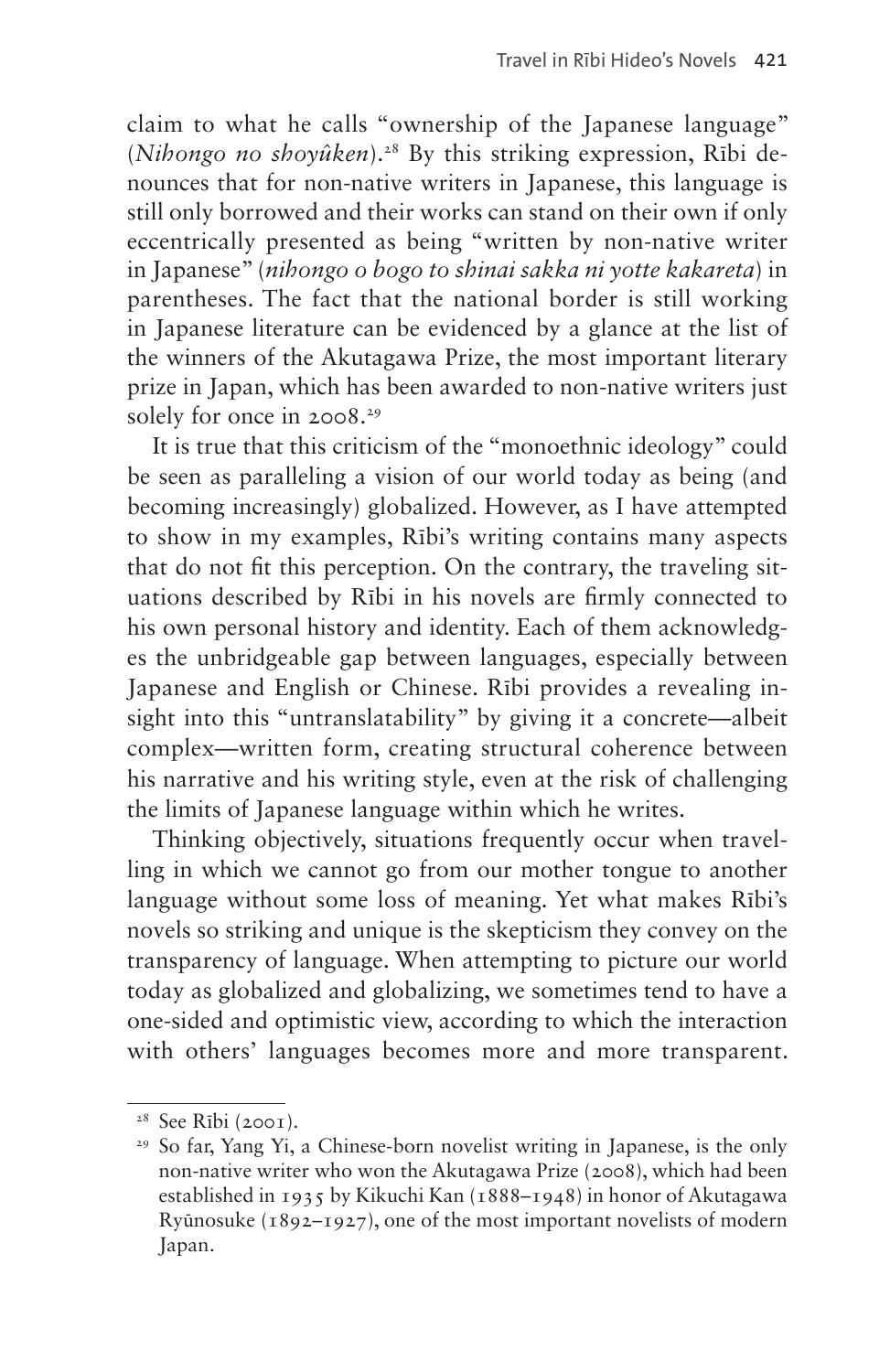However, Rībi's texts exploring the borders between languages, in particular his written language featuring fragmented or highly multilayered sentences eruditely lead us to enhance critical awareness about this illusionary idea. As a result, they show that what I have described as "language trouble" is intricately linked to the art of writing literature as an act of language. For Rībi, whether or not the exchange between languages can be free-flowing seems to be secondary preoccupation. But rather, the focus is on if and how it becomes possible to go through the ambiguity of our world today, which is visible in his personal history, toward creating literary works in others' languages. At least, his texts and writing style seem to suggest this reading framework. In this sense, I would argue that it is difficult to read Rībi's literary works and the traveling situations they describe as merely a representation or testimony of our globalized world. The act of crossing from English into Japanese, creating a distance with one's own language, could instead be understood as a strategy for going beyond the modern globalized world order, which a number of studies mention as a file path to Ribi's border-crossing literature.

In the spring of 2016, Rībi published *Mohankyō*, a collection of short stories and essays in which he describes for the first time his trip to Taiwan. One of the texts, an essay on Pearl Buck entitled *Gōingu neitibu* (Going Native) finishes with the following words:

If "Going Native" truly exists, it means seeking our new life in the words created by original native speakers.

This is neither a matter of race nor of personal history but rather an issue of writing style. (Rībi, 2016a, p. 118. My translation.)

Like *Mohankyō* I mentioned above, this latest book is written entirely in the first person and sees the narrator-protagonist, named "Rībi," mention his other novels. In this sense, the quoted passage can be read as a metanarrative comment on the author's works. Read in this way, traveling or crossing borders in Rībi Hideo's novels could be understood as a writing style laboratory and thus a way of surviving our globalized and globalizing world. This would explain Rībi's need to write in Japanese, a language that is not his own, thereby escaping English, his mother tongue, one of the forces dramatically driving globalization.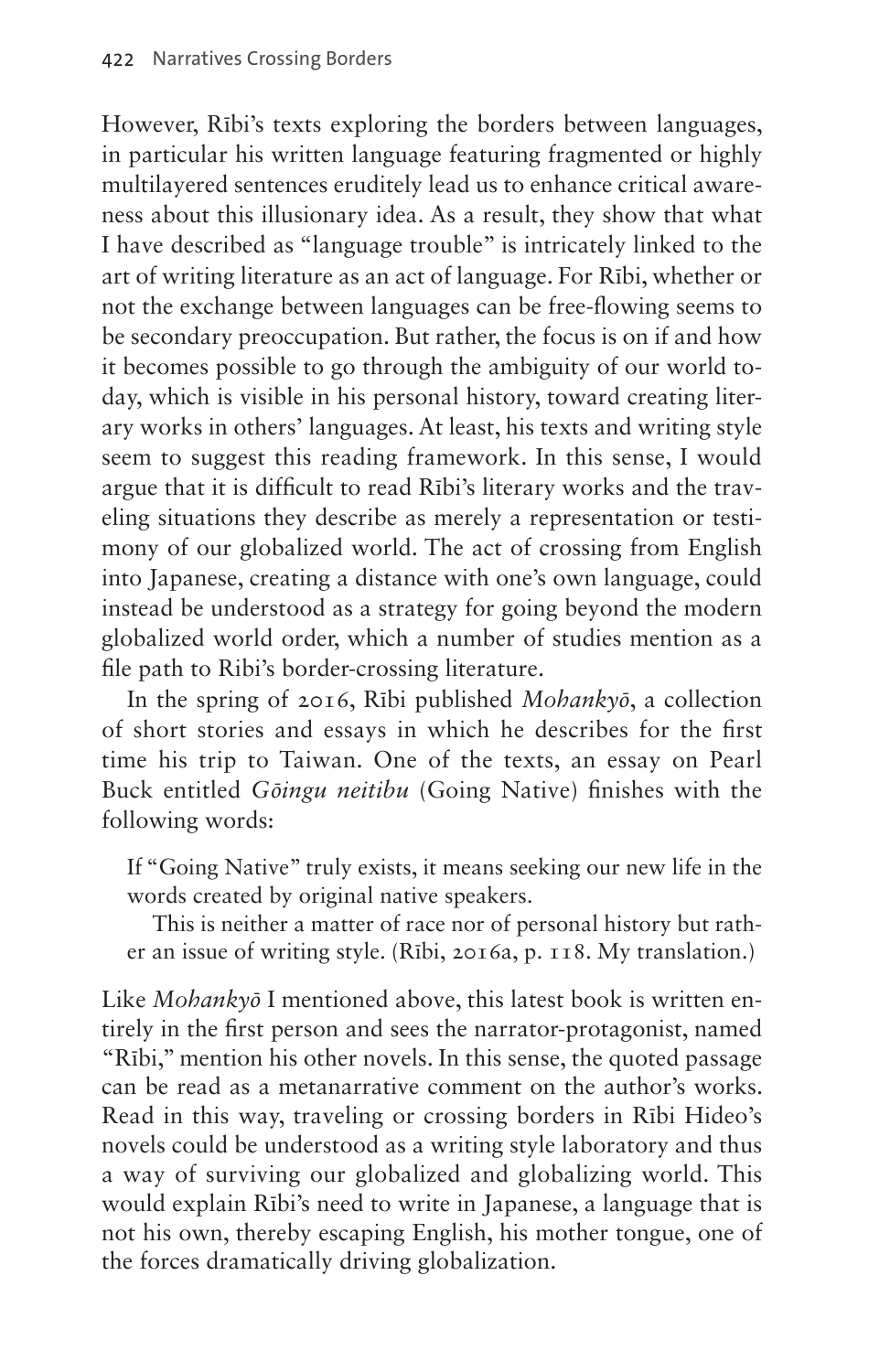### **References**

Main texts

Rībi Hideo (1992 [2011]) *Seijōki no kikoenai heya* [A Room Where the Star-Spangled Banner Cannot Be Heard], including *Nobenbā* [The End of November] and *Nakama* [One of the Guys], Tōkyō: Kōdansha. Trans. Christopher D. Scott, New York: Columbia University Press.

——— (1996) *Ten'anmon* [Tiananmen], including *Pekin ekkyō-ki* [Crossing the Border to Beijing], Tōkyō: Kōdansha.

——— (1998) *Kokumin no uta* [Ode to the Nation], including *Manshū ekusupuresu* [Manchurian Express], Tōkyō: Kōdansha.

——— (2002) *Henrī Takeshi Rewitsukī no natsu no kikō* [Henry Takeshi Levitzky's Summer Journey], including *Ka to hae no dansu* [The Dance of Mosquito and Fly], Tōkyō: Kōdansha.

——— (2005) *Chiji ni kudakete* [Thousands and Thousands of Pieces], including *Konechikatto abenyū* [Connecticut Avenue], Tōkyō: Kōdansha.

——— (2008a) *Kari no mizu* [Fake Water], including *Kōsokukōro nite* [On a National Highway], *Rōkokudō* [An Old National Road] and *Gaze* [I Am], Tōkyō: Kōdansha.

——— (2016a) *Mohankyō* [Model Village], including *Senkyōshi gakkō gojyūnen-shi* [Fifty Years Annals of the Mission School], *Gōingu Neitibu* [Going Native], *Mihosō no mama* [Still Dirt], Tōkyō: Shūeisha.

### Other references

- Aoki, T. (2001). *Ibunka rikai* [Understanding different cultures], Tōkyō: Iwanami shinsho.
- ——— (2010). *Sakka wa idō suru* [The Writers Move], Tōkyō: Shinshokan.
- Damrosch, D. (2003). *What Is World Literature?* Princeton and Oxford: Princeton University Press.
- Kaku, N. (ed.). (2013). *Bairingaruna Nihongo bungaku* [Japanese Literature of a Bilingual Nature], Tōkyō: Sangensha.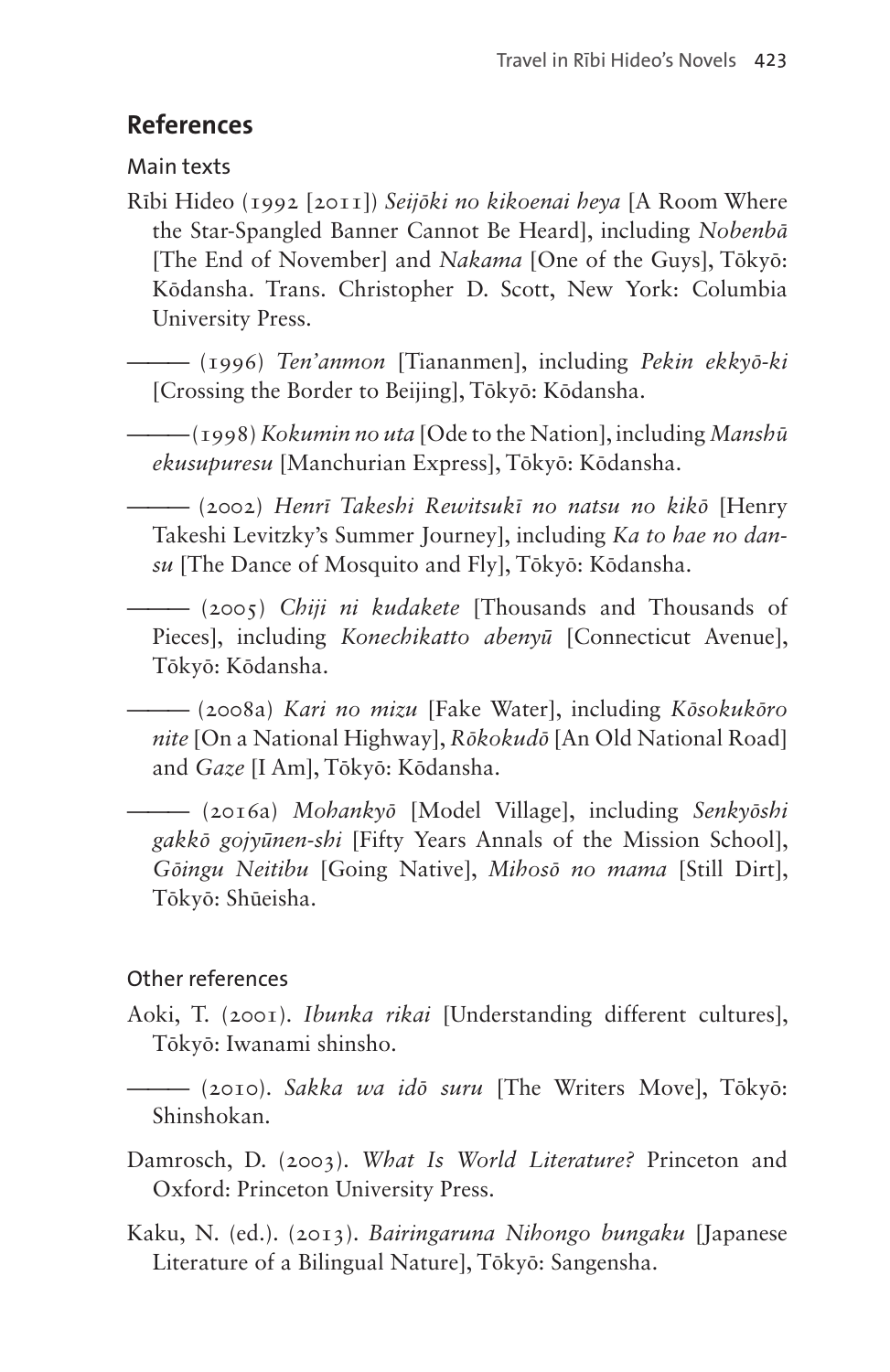- Kawamura, M. (1999). *Umaretara soko ga furusato: zainichi Chōsenjin bungakuron* [Birth Land Is Native Land: On Japanese Literature of Korean Residents in Japan], Tōkyō: Heibonsha.
- Kleeman, F.Y. (2003). *Under an Imperial Sun: Japanese Colonial Literature of Taiwan and the South*, Hawaii: University of Hawaii Press.
- ——— (2013). "Rībi Hideo no bungaku. Kan-gengoteki kūkan no kanōsei [Literature of Rībi Hideo. The Possibility of Literary Space between languages]," in Kaku, N. (ed.) *Bairingaruna Nihongo bungaku* [Japanese Literature of a Bilingual Nature], Tōkyō: Sangensha, pp. 74–93.
- Komori, Y. (1998). *Yuragi no Nihon bungaku* [Waving Japanese literature], Tōkyō: NHK Books.
- Makino, S (2013). "Nihongo no ika to tayōka. Rībi Hideo no kēsu sutadhi [Defamiliarizing and diversifying Japanese language. A Case Study of Rībi Hideo]," in Kaku, N. (ed.) *Bairingaruna Nihongo bungaku* [Japanese Literature of a Bilingual Nature], Tōkyō: Sangensha, pp. 47–73.
- Nagaoka, M. (2009). "Gengo ni tsuite no shōsetsu. Rībi Hideo ron [Novel about language: study of Rībi Hideo]," *Gunzō*, 64 (6), pp. 80–101.
- Numano, M. (1998). "Sekai no naka no nihon bungaku arata na aidenthithī o motomete [Japanese literature in the world or the search for a new identity]," *Asuteion*, 49 (7), pp. 176–190.
- ——— (2008). "Kaisetsu. Futatsu no gengo, futatsu no 'jigoku' no aida de [Comment. Between two languages, two 'hells']," in Rībi Hideo, *Chiji ni kudakete*, Tōkyō: Kōdansha bunko, pp. 268–276.
- Rībi, H. (2001). "Nihongo no 'shoyūken' o megutte [About the 'ownership' of the Japanese language]," in *Nihongo o kaku heya* [A Room Where I Write Japanese], Tōkyō: Iwanami shoten, pp. 46–49.

——— (2007). *Ekkyō no koe* [Voices of Border-crossing], Tōkyō: Iwanami shoten.

——— (2008b). *En'an. Kakumei seichi e no tabi* [Yan'an. A Journey to the Holy Place of Revolution], Tōkyō: Iwanami shoten.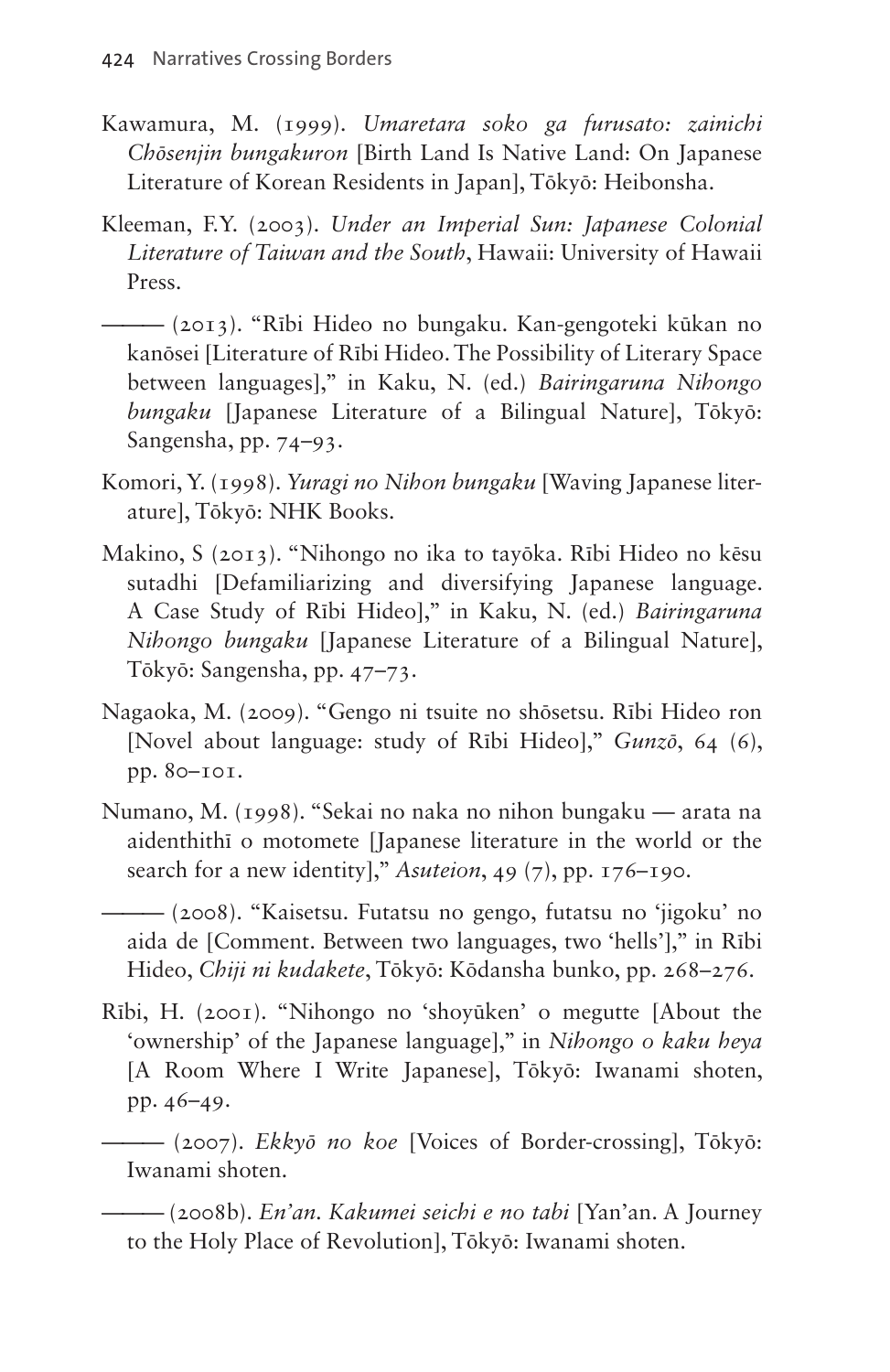——— (2010). *Wareteki Nihongo. The World in Japanese* [My Japanese language. The World in Japanese], Tōkyō: Chikuma shobō.

——— (2011). "Nenpu [Chronology]," in *Ten'anmon* [Tiananmen], Tōkyō: Kōdansha ungee bunko, pp. 312–327.

——— (2016b). "(Taidan) *Mohankyō* o yomu [(Talk with On Yūjū) Read *Model Village* (*Mohankyō*)]," *Sekai* 887, pp. 222–234.

- Sakamoto, R. (2006). "Writing as out/insiders. Contemporary Japan's *ekkyō* literature in globalization," in Allen, M. and Sakamoto, R. (eds) *Popular Culture, Globalization and Japan*, London: Routledge, pp. 137–157.
- Sasanuma, T. (2011). "Rībi Hideo ni okeru 'Taiwan' [Rībi Hideo in Taiwan]," *Bungaku kenkyū ronshū*, 29, pp. 1–14.
- Tarumi, C. (1995). *Taiwan no nihongo bungaku: Nihon tōchi jidai no sakkatachi* [Taiwanese Literature in Japanese: Writers under the Japanese Rule], Tōkyō: Goryū shoin.
- Tawada, Y. (2003). *Ekusofonī: bogo no soto e deru tabi* [Exophony: Traveling Out of One's Mother Tongue], Tōkyō: Iwanami shoten.
- Tsuchiya, M. (ed.) (2009). *Ekkyō suru bungaku* [Literatures Crossing Borders], Tōkyō: Suiseisha.
- Yoshihara, M. (2000), "Home Is Where the Tongue Is: Rībi Hideo to Mizumura Minae no ekkyō to gengo [Home Is Where the Tongue Is: Border-crossing and Language of Rībi Hideo and Mizumura Minae]," *Amerika kenkyū*, 34, pp. 87–104.

### **Appendices**

1. The original Japanese text of the quote from *Seijōki no kikoenai heya*:

 はじめて一望のうちに見渡せる日本の夜の都会を、ベンは食 い入るように眺めつづけた。昼間と違って家とビルの輪廓は霞 み、いたるところでネオンの仮名と漢字が静かに蠢いていた。 よその少年に解るはずのない都会の秘密を、駅から駅へと伝え ていた。「ウイスキー」と「製薬」、「トルコ」と「医院」、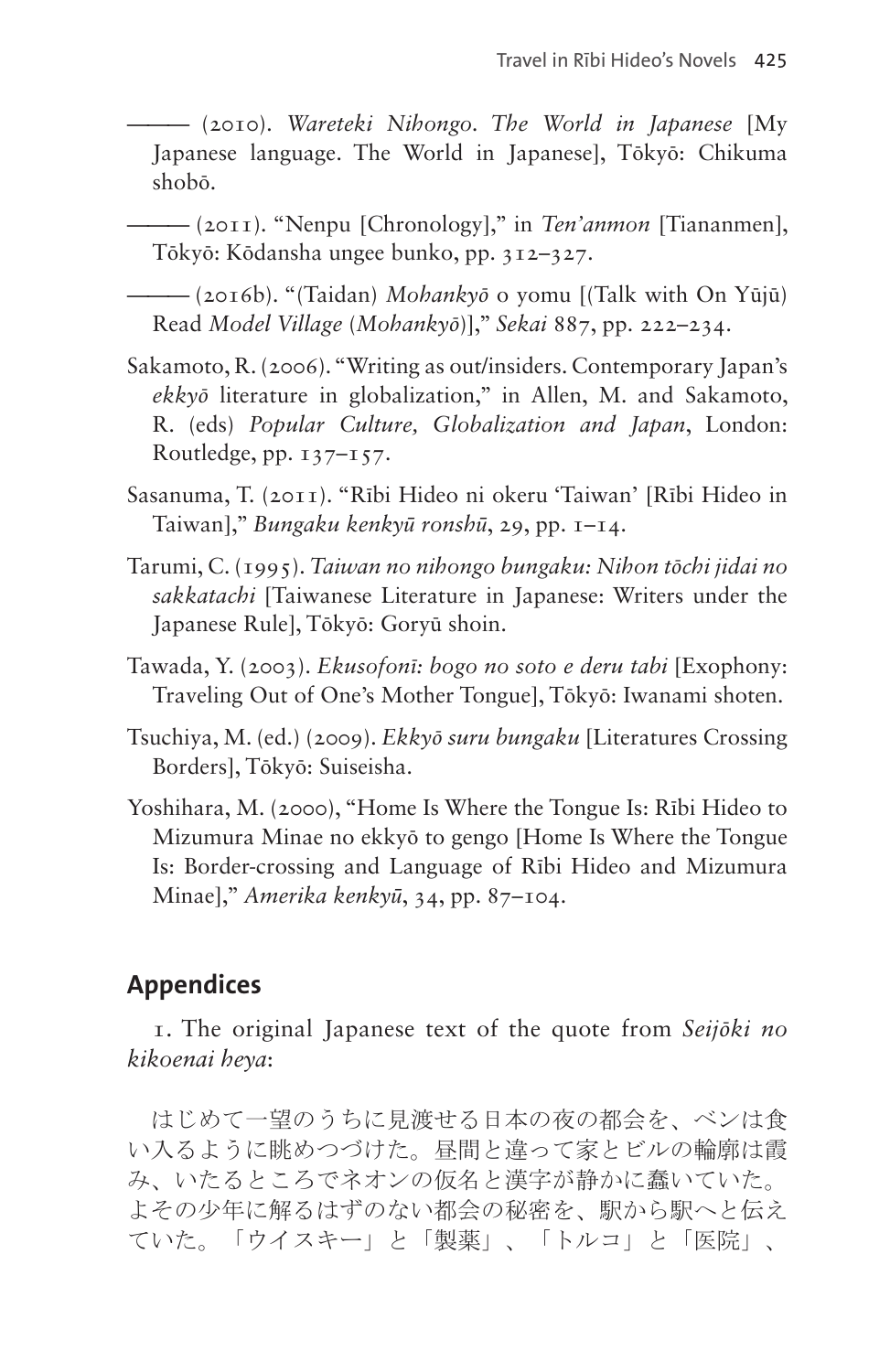それぞれ適切な色をもって、かわるがわる映ってくる都会の夢 と病の文字。

 ベンはその多くの文字を知らなかった。そして、たとえ知 ることができても、けっしてその意味を解くことはできなか った。ベンはまだ、標識をほとんど読めない旅人だった。実 際に、横浜駅からすこしずつ乗りこんできた他の乗客たちの眼 には、そのことを憐れんだり、嘲ったり、ときにはベンの読み たいという強烈な青灰色の眼に気づいて驚いている表情もあっ  $\approx$ . (The emphasis is the author's)

2. The original Japanese text of the quote from *Ten'anmon*:

「君は大陸の人ですか」

と大陸の言語で聞こうと思ったが、「你是 (ニーシル)」が 口を出る寸前に勇気がなくなり、黒い柳の葉叢が風の向きによ って突然揺れてしまったように、彼女は通路の斜め後ろの方へ 動き、かれの視野からいなくなった。

「你是 (ニーシル)」という音がかれの口を出ようとしたの は、三十年ぶりだった。

你是於大陸出生的嗎 (ニーシルユーダールーチューシエ ングデマー)?

你是在大陸長大的嗎 (ニーシルヅアイダールーチヤング ダイデマー)

君は大陸で生まれたのか? 君は大陸で育ったのか? 敗 軍の島の地方都市で、三十年前のかれの耳を満たした、大陸を 失った将軍たちの大陸の言葉が、切れ切れに甦った。

「我是 (ウオシル)…」

とかれは逆のことを告げようと、頭の中で大陸の言葉を綴 ってみた。

「我是 (ウオシル) 日本…」

その後に続くはずの「人(レン)」が、すなおに出てこなか った。

「我是日本的 (ウオシルルーベンデ)…」と頭の中で言い 直してみた。

「我是日本的 (ウオシルルーベンデ)…」、なんだろう か、なんと言えばいいのだろうか。断片的に甦った言葉が、断 片のまま宙ぶらりんとなって、やがては消えた。(The phonetic guide on the Chinese words is in the original text.)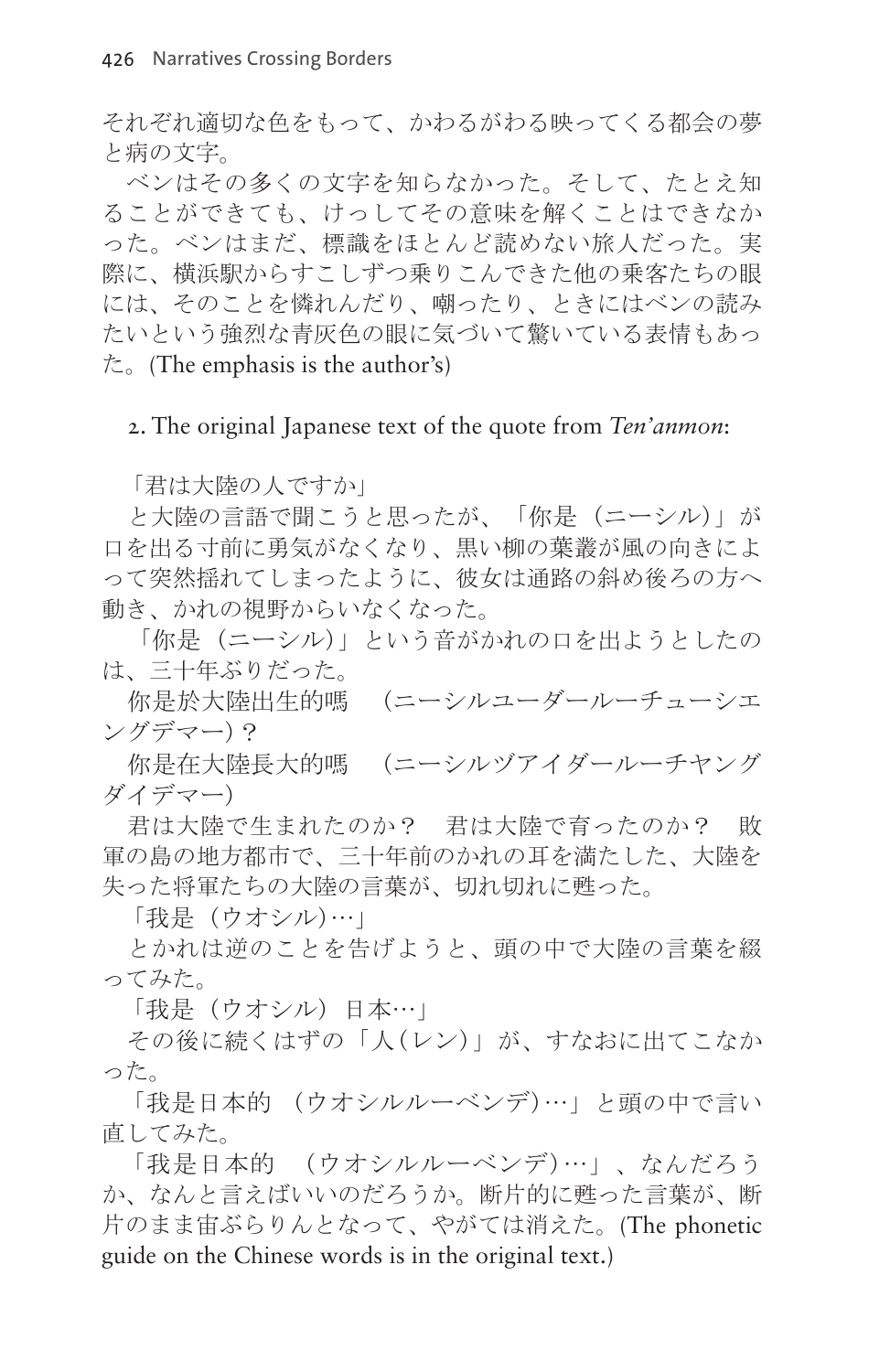#### 3. The original Japanese text of the quote from *Chiji ni kudakete*:

エア・カナダ機がスピードを落とした。滑走路の上を動い た。そして、最後の一息が切れて残りの数十メートルをあきら めたかのように、とつぜん、だがとても自然に、途中で止まっ た。

窓の外でゆっくりと流れていた敷地と、その向こうに連な る森林も、その動きが止まり、白い大空の下でじっとたたずん でいた。

まわりから、英語と日本語と、すこしだけの北京語の静か な声が耳に入った。それらのざわめきの上で、スピーカーから は、五十代の男の声が聞こえた。

#### Sometimes

機長の声だった。機長の声は、米語のようだが、米国人の 米語よりやわらかに聞こえた。

機内に流れる機長のアナウンスの中で、Sometimesというこ とばをエドワードはこれまで聞いたことはなかった。

ときには、とエドワードは思わず日本語でささやいた。

#### Sometimes a captain…

ときには、機長というものは…

機長の声は、ためらっているようで、わずかに途切れた。 それから、ゆっくりとmustと言って、つづいた。

…悪いニュースを伝えなければなりません

機長は、そんなことを言っていた。

連絡が入りました

スピーカーから流れるその声は、もう一度、一瞬だけ途切 れた。たぶん、機長室にはその連絡がすでに何時間も前に入っ たのだろう、平板な声で、

the United States と機長がまた言いだした。 それから、ゆっくりと、優しげな口調となって、 has been a victim と言いつづけた。